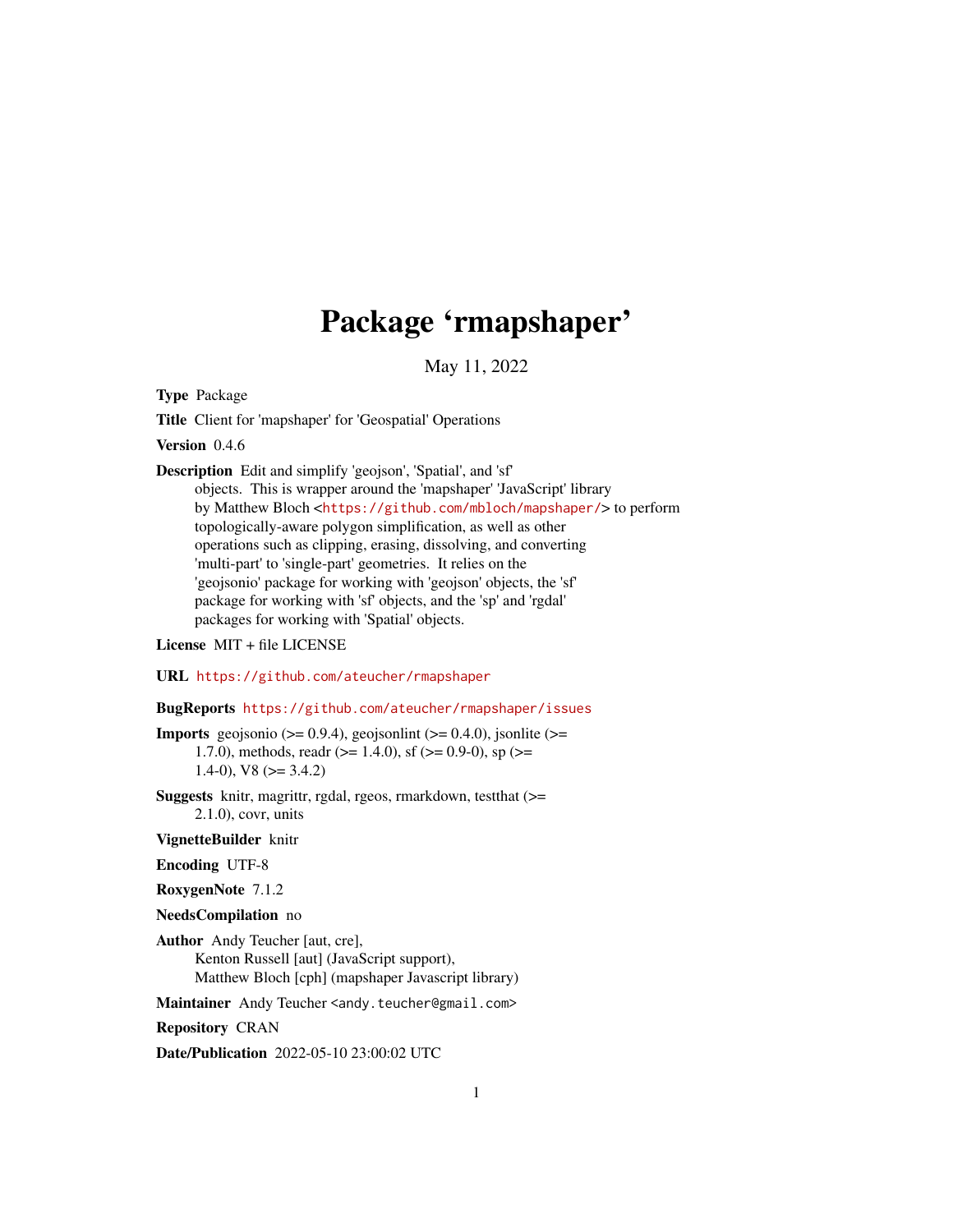## <span id="page-1-0"></span>R topics documented:

| Index |                                                                                                                | 22 |
|-------|----------------------------------------------------------------------------------------------------------------|----|
|       |                                                                                                                |    |
|       |                                                                                                                |    |
|       |                                                                                                                |    |
|       |                                                                                                                |    |
|       |                                                                                                                |    |
|       | ms filter islands $\ldots \ldots \ldots \ldots \ldots \ldots \ldots \ldots \ldots \ldots \ldots \ldots \ldots$ |    |
|       |                                                                                                                |    |
|       |                                                                                                                |    |
|       |                                                                                                                |    |
|       |                                                                                                                |    |
|       |                                                                                                                |    |
|       |                                                                                                                |    |
|       |                                                                                                                |    |
|       |                                                                                                                |    |

apply\_mapshaper\_commands

*Apply a mapshaper command string to a geojson object*

#### Description

Apply a mapshaper command string to a geojson object

#### Usage

```
apply_mapshaper_commands(
 data,
 command,
 force_FC = TRUE,sys = FALSE,
 sys\_mem = 8)
```
#### Arguments

| data     | geojson object or path to geojson file. If a file path, sys must be true                                                                                                                                                                                                                                                                                                          |
|----------|-----------------------------------------------------------------------------------------------------------------------------------------------------------------------------------------------------------------------------------------------------------------------------------------------------------------------------------------------------------------------------------|
| command  | valid mapshaper command string                                                                                                                                                                                                                                                                                                                                                    |
| force FC | should the output be forced to be a FeatureCollection (or Spatial*DataFrame)<br>even if there are no attributes? Default TRUE. Feature Collections are more com-<br>patible with rgdal::readOGR and geojsonio::geojson_sp. If FALSE and there are<br>no attributes associated with the geometries, a Geometry Collection (or Spatial<br>object with no dataframe) will be output. |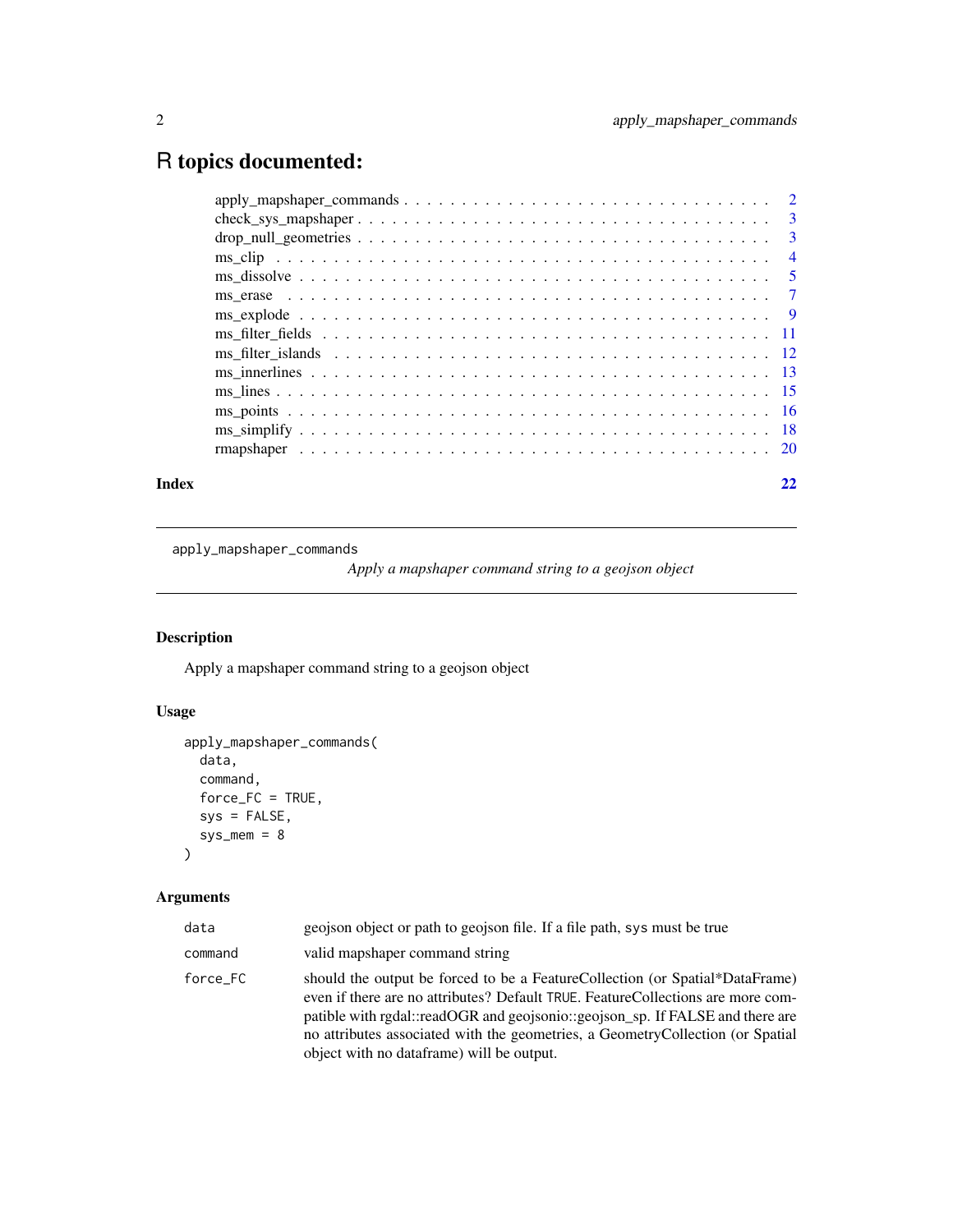<span id="page-2-0"></span>

| <b>SVS</b> | Should the system mapshaper be used instead of the bundled mapshaper? Gives  |
|------------|------------------------------------------------------------------------------|
|            | better performance on large files. Requires the mapshaper node package to be |
|            | installed and on the PATH.                                                   |
| sys_mem    | How much memory (in GB) should be allocated if using the system mapshaper    |
|            | $(sys = TRUE)$ ? Default 8. Ignored if $sys = FALSE$ .                       |

#### Value

geojson

check\_sys\_mapshaper *Check the system mapshaper*

#### Description

Check the system mapshaper

#### Usage

```
check_sys_mapshaper(command = "mapshaper-xl", verbose = TRUE)
```
#### Arguments

| command | either "mapshaper-xl" (default) or "mapshaper"                    |
|---------|-------------------------------------------------------------------|
| verbose | Print a message stating mapshaper's current version? Default TRUE |

#### Value

character path to mapshaper executable if appropriate version is installed, otherwise throws an error

drop\_null\_geometries *Drop features from a* geo\_list *or* geo\_json *FeatureCollection with null geometries*

#### Description

Drop features from a geo\_list or geo\_json FeatureCollection with null geometries

#### Usage

```
drop_null_geometries(x)
```
#### Arguments

x a geo\_list or geo\_json FeatureCollection

#### Value

a geo\_list or geo\_json FeatureCollection with Features with null geometries removed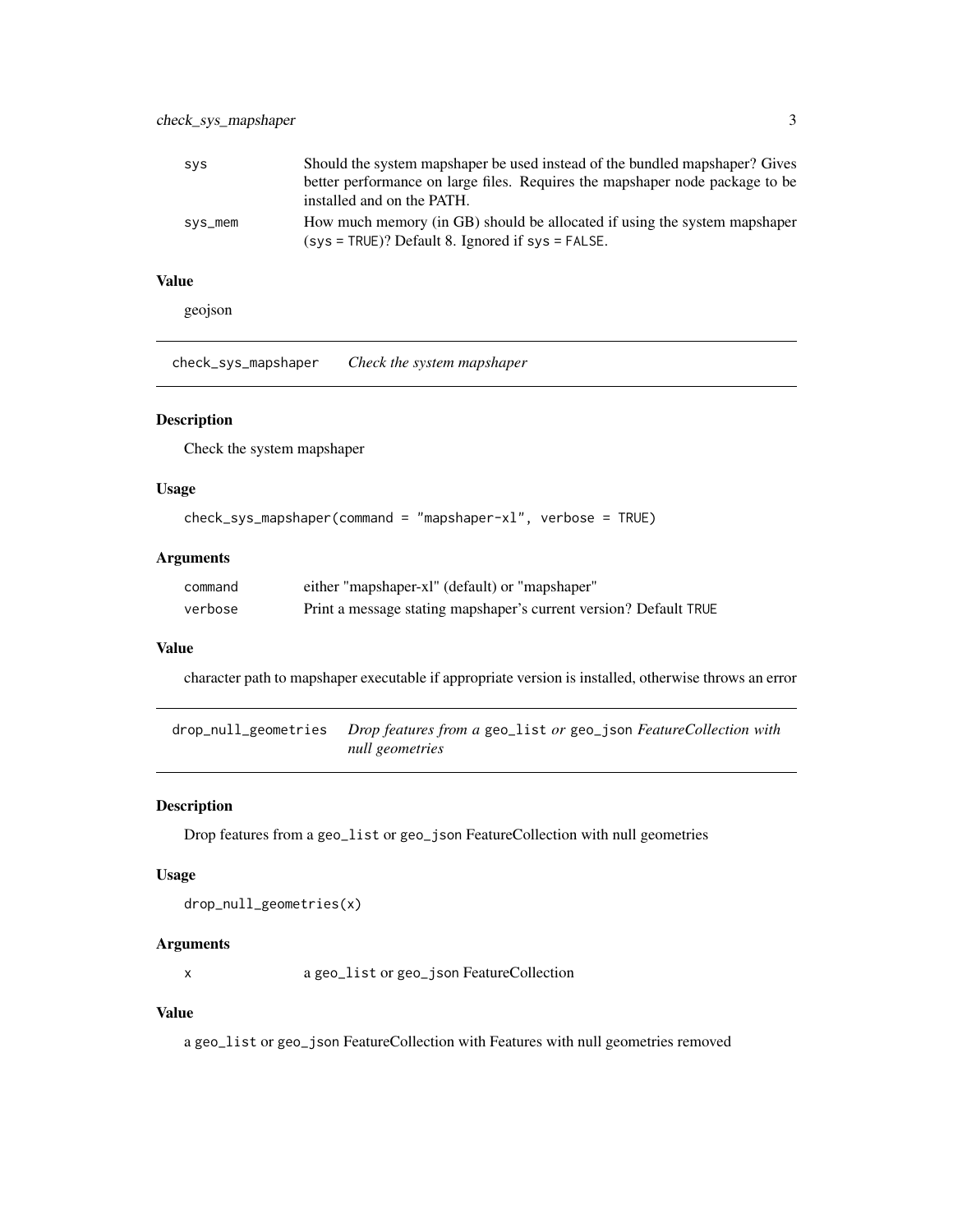<span id="page-3-1"></span><span id="page-3-0"></span>

#### Description

Removes portions of the target layer that fall outside the clipping layer or bounding box.

#### Usage

```
ms_clip(
  target,
 clip = NULL,
 bbox = NULL,remove_slivers = FALSE,
 force_FC = TRUE,
 sys = FALSE,sys_mean = 8)
```
#### Arguments

| target     | the target layer from which to remove portions. One of:                                                                                                                                                                                                                                                                                                                          |
|------------|----------------------------------------------------------------------------------------------------------------------------------------------------------------------------------------------------------------------------------------------------------------------------------------------------------------------------------------------------------------------------------|
|            | • geo_json or character points, lines, or polygons;                                                                                                                                                                                                                                                                                                                              |
|            | • geo_list points, lines, or polygons;                                                                                                                                                                                                                                                                                                                                           |
|            | • SpatialPolygons, SpatialLines, SpatialPoints;                                                                                                                                                                                                                                                                                                                                  |
|            | • sf or sfc points, lines, or polygons object                                                                                                                                                                                                                                                                                                                                    |
| clip       | the clipping layer (polygon). One of:                                                                                                                                                                                                                                                                                                                                            |
|            | • geo_json or character polygons;                                                                                                                                                                                                                                                                                                                                                |
|            | • geo_list polygons;                                                                                                                                                                                                                                                                                                                                                             |
|            | • SpatialPolygons*;                                                                                                                                                                                                                                                                                                                                                              |
|            | • sf or sfc polygons object                                                                                                                                                                                                                                                                                                                                                      |
| bbox       | supply a bounding box instead of a clipping layer to extract from the target layer.                                                                                                                                                                                                                                                                                              |
|            | Supply as a numeric vector: c(minX, minY, maxX, maxY).                                                                                                                                                                                                                                                                                                                           |
|            | remove_slivers Remove tiny sliver polygons created by clipping. (Default FALSE)                                                                                                                                                                                                                                                                                                  |
| force_FC   | should the output be forced to be a FeatureCollection (or Spatial*DataFrame)<br>even if there are no attributes? Default TRUE. Feature Collections are more com-<br>patible with rgdal::readOGR and geojsonio::geojson_sp. If FALSE and there are<br>no attributes associated with the geometries, a GeometryCollection (or Spatial<br>object with no dataframe) will be output. |
| <b>SVS</b> | Should the system mapshaper be used instead of the bundled mapshaper? Gives<br>better performance on large files. Requires the mapshaper node package to be<br>installed and on the PATH.                                                                                                                                                                                        |
| sys_mem    | How much memory (in GB) should be allocated if using the system mapshaper<br>(sys = TRUE)? Default 8. Ignored if sys = FALSE.                                                                                                                                                                                                                                                    |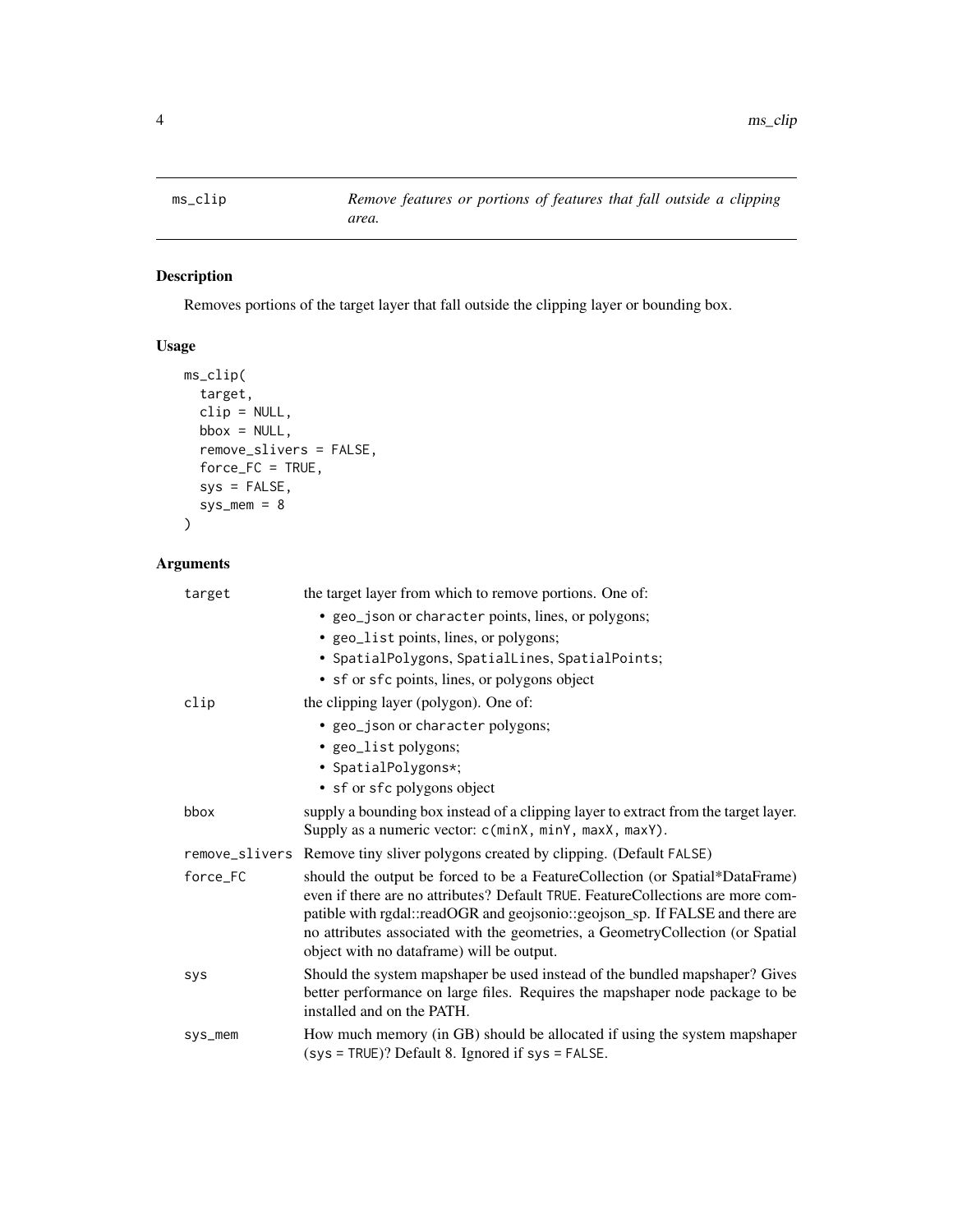<span id="page-4-0"></span>ms\_dissolve 5

#### Value

clipped target in the same class as the input target

#### Examples

```
if (rmapshaper:::check_v8_major_version() >= 6L) {
 library(geojsonio, quietly = TRUE)
 library(sp)
 poly <- structure("{\"type\":\"FeatureCollection\",
   \"features\":[{\"type\":\"Feature\",\"properties\":{},
   \"geometry\":{\"type\":\"Polygon\",\"coordinates\":
    [[[52.8658,-44.7219],[53.7702,-40.4873],[55.3204,-37.5579],
    [56.2757,-37.917],[56.184,-40.6443],[61.0835,-40.7529],
   [58.0202,-43.634],[61.6699,-45.0678],[62.737,-46.2841],
   [55.7763,-46.2637],[54.9742,-49.1184],[52.799,-45.9386],
   [52.0329,-49.5677],[50.1747,-52.1814],[49.0098,-52.3641],
   [52.7068,-45.7639],[43.2278,-47.1908],[48.4755,-45.1388],
   [50.327,-43.5207],[48.0804,-41.2784],[49.6307,-40.6159],
   [52.8658,-44.7219]]]}}]}", class = c("json", "geo_json"))
 poly <- geojson_sp(poly)
 plot(poly)
 clip_poly <- structure('{
  "type": "Feature",
  "properties": {},
  "geometry": {
  "type": "Polygon",
  "coordinates": [
 \Gamma[51, -40],
 [55, -40],[55, -45],
 [51, -45],
 [51, -40]
 ]
 ]
 }
 }', class = c("json", "geo_json"))
 clip_poly <- geojson_sp(clip_poly)
 plot(clip_poly)
 out <- ms_clip(poly, clip_poly)
 plot(out, add = TRUE)
}
```
<span id="page-4-1"></span>ms\_dissolve *Aggregate shapes in a polygon or point layer.*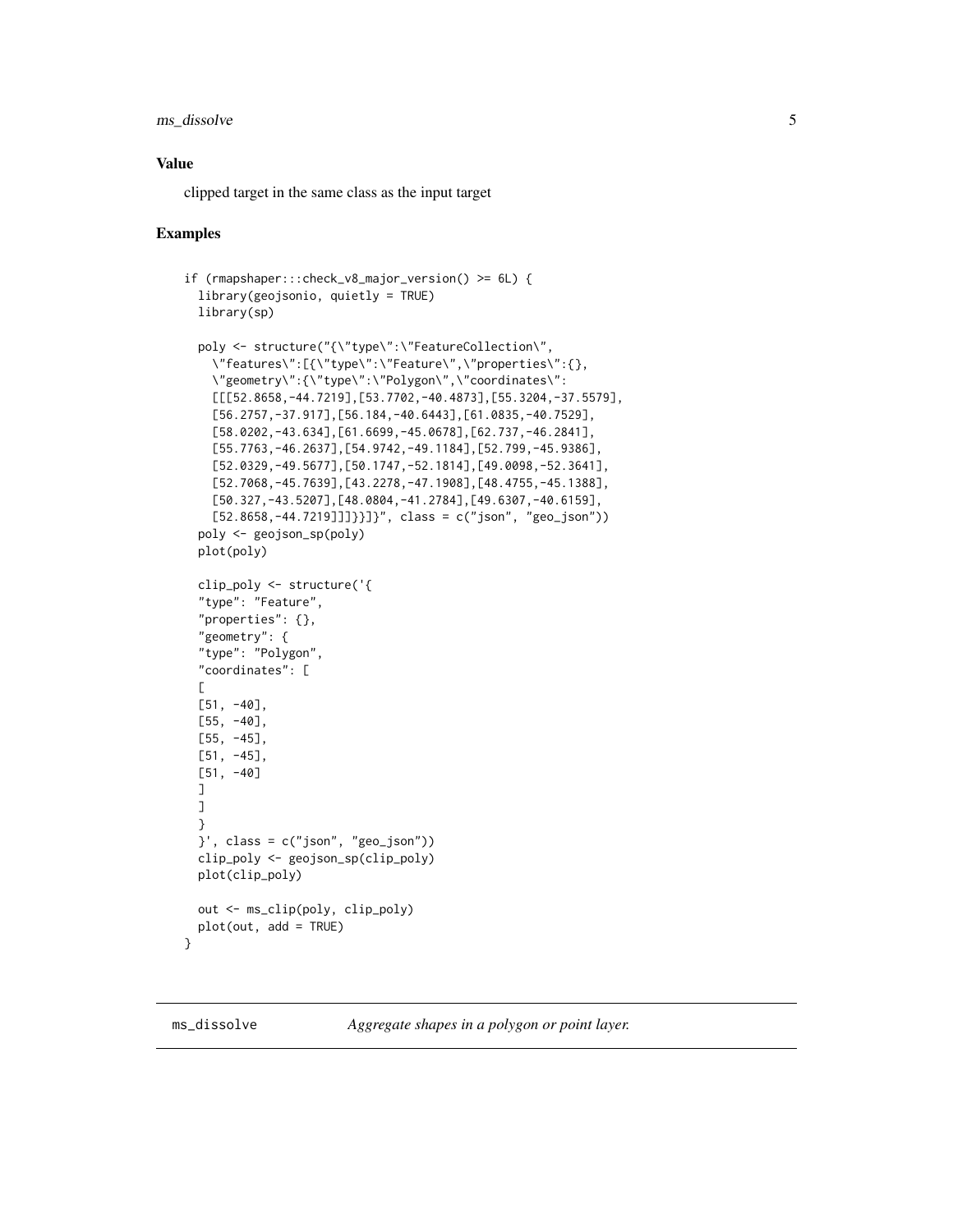#### Description

Aggregates using specified field, or all shapes if no field is given. For point layers, replaces a group of points with their centroid.

#### Usage

```
ms_dissolve(
  input,
  field = NULL,
 sum_fields = NULL,
 copy_fields = NULL,
 weight = NULL,
  snap = TRUE,force_FC = TRUE,sys = FALSE,sys_mean = 8)
```
### Arguments

| input       | spatial object to dissolve. One of:                                                                                                                                                                                                                                                                                                                                              |
|-------------|----------------------------------------------------------------------------------------------------------------------------------------------------------------------------------------------------------------------------------------------------------------------------------------------------------------------------------------------------------------------------------|
|             | • geo_json or character points or polygons;                                                                                                                                                                                                                                                                                                                                      |
|             | • geo_list points or polygons;<br>• SpatialPolygons, or SpatialPoints                                                                                                                                                                                                                                                                                                            |
| field       | the field to dissolve on                                                                                                                                                                                                                                                                                                                                                         |
| sum_fields  | fields to sum                                                                                                                                                                                                                                                                                                                                                                    |
| copy_fields | fields to copy. The first instance of each field will be copied to the aggregated<br>feature.                                                                                                                                                                                                                                                                                    |
| weight      | Name of an attribute field for generating weighted centroids (points only).                                                                                                                                                                                                                                                                                                      |
| snap        | Snap together vertices within a small distance threshold to fix small coordinate<br>misalignment in adjacent polygons. Default TRUE.                                                                                                                                                                                                                                             |
| force_FC    | should the output be forced to be a FeatureCollection (or Spatial*DataFrame)<br>even if there are no attributes? Default TRUE. Feature Collections are more com-<br>patible with rgdal::readOGR and geojsonio::geojson_sp. If FALSE and there are<br>no attributes associated with the geometries, a GeometryCollection (or Spatial<br>object with no dataframe) will be output. |
| <b>SYS</b>  | Should the system mapshaper be used instead of the bundled mapshaper? Gives<br>better performance on large files. Requires the mapshaper node package to be<br>installed and on the PATH.                                                                                                                                                                                        |
| sys_mem     | How much memory (in GB) should be allocated if using the system mapshaper<br>(sys = TRUE)? Default 8. Ignored if sys = FALSE.                                                                                                                                                                                                                                                    |

#### Value

the same class as the input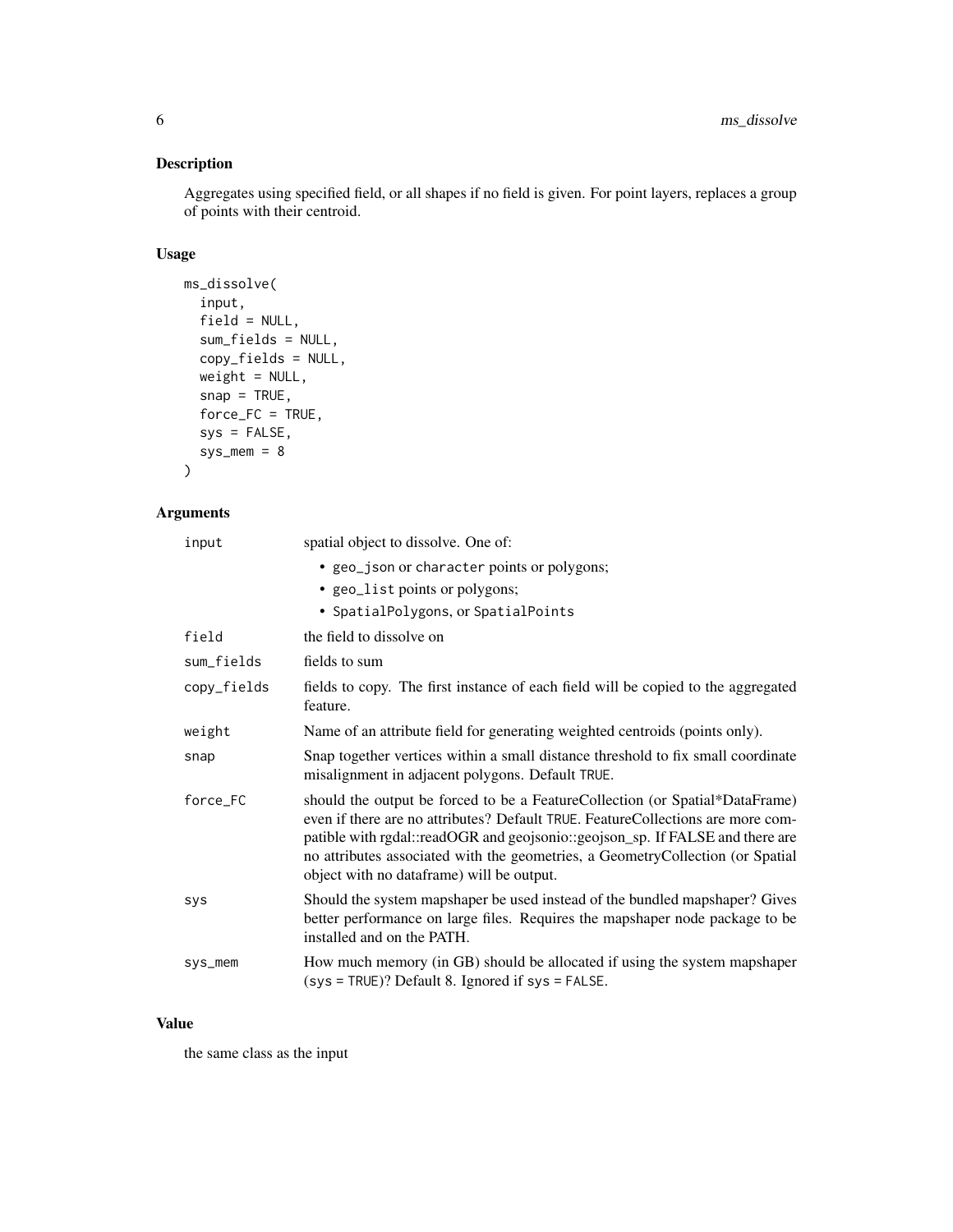#### <span id="page-6-0"></span>ms\_erase 7

#### Examples

```
library(geojsonio)
library(sp)
poly <- structure('{"type":"FeatureCollection",
  "features":[
  {"type":"Feature",
  "properties":{"a": 1, "b": 2},
  "geometry":{"type":"Polygon","coordinates":[[
  [102,2],[102,3],[103,3],[103,2],[102,2]
  ]]}}
  ,{"type":"Feature",
  "properties":{"a": 5, "b": 3},
  "geometry":{"type":"Polygon","coordinates":[[
  [100,0],[100,1],[101,1],[101,0],[100,0]
  ]]}}]}', class = c("json", "geo_json"))
poly <- geojson_sp(poly)
plot(poly)
length(poly)
poly@data
# Dissolve the polygon
out <- ms_dissolve(poly)
plot(out)
length(out)
out@data
# Dissolve and summing columns
out <- ms_dissolve(poly, sum_fields = c("a", "b"))
plot(out)
out@data
```
<span id="page-6-1"></span>ms\_erase *Remove features or portions of features that fall inside a specified area*

#### Description

Removes portions of the target layer that fall inside the erasing layer or bounding box.

#### Usage

```
ms_erase(
  target,
  erase = NULL,
 bbox = NULL,
  remove_slivers = FALSE,
  force\_FC = TRUE,sys = FALSE,
```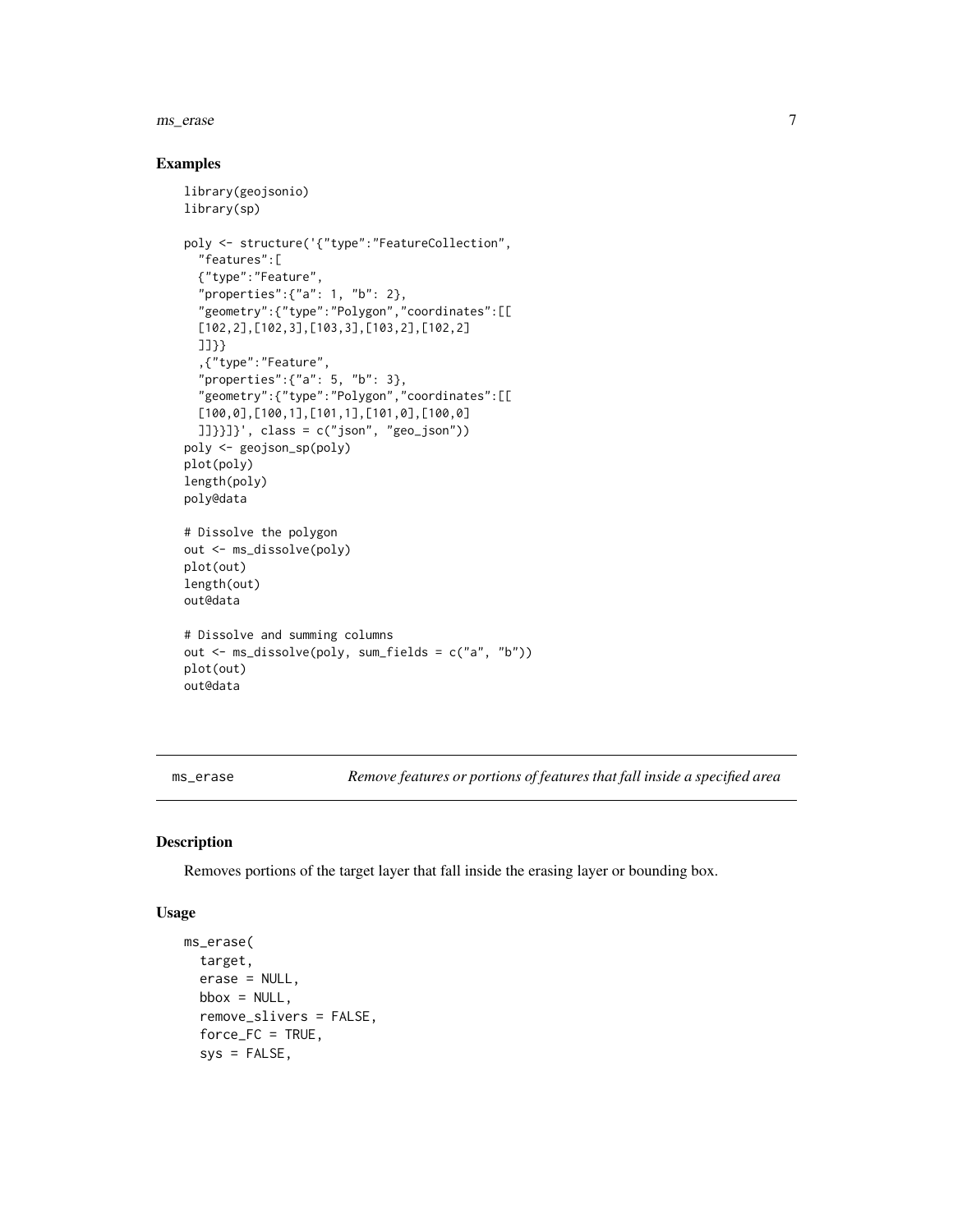```
sys_mean = 8\lambda
```
#### Arguments

| target   | the target layer from which to remove portions. One of:                                                                                                                                                                                                                                                                                                                          |
|----------|----------------------------------------------------------------------------------------------------------------------------------------------------------------------------------------------------------------------------------------------------------------------------------------------------------------------------------------------------------------------------------|
|          | • geo_json or character points, lines, or polygons;                                                                                                                                                                                                                                                                                                                              |
|          | • geo_list points, lines, or polygons;                                                                                                                                                                                                                                                                                                                                           |
|          | • SpatialPolygons, SpatialLines, SpatialPoints                                                                                                                                                                                                                                                                                                                                   |
| erase    | the erase layer (polygon). One of:                                                                                                                                                                                                                                                                                                                                               |
|          | • geo_json or character polygons;                                                                                                                                                                                                                                                                                                                                                |
|          | • geo_list polygons;                                                                                                                                                                                                                                                                                                                                                             |
|          | • SpatialPolygons*                                                                                                                                                                                                                                                                                                                                                               |
| bbox     | supply a bounding box instead of an erasing layer to remove from the target<br>layer. Supply as a numeric vector: c(minX, minY, maxX, maxY).                                                                                                                                                                                                                                     |
|          | remove_slivers Remove tiny sliver polygons created by erasing. (Default FALSE)                                                                                                                                                                                                                                                                                                   |
| force_FC | should the output be forced to be a FeatureCollection (or Spatial*DataFrame)<br>even if there are no attributes? Default TRUE. Feature Collections are more com-<br>patible with rgdal::readOGR and geojsonio::geojson_sp. If FALSE and there are<br>no attributes associated with the geometries, a GeometryCollection (or Spatial<br>object with no dataframe) will be output. |
| sys      | Should the system mapshaper be used instead of the bundled mapshaper? Gives<br>better performance on large files. Requires the mapshaper node package to be<br>installed and on the PATH.                                                                                                                                                                                        |
| sys_mem  | How much memory (in GB) should be allocated if using the system mapshaper<br>(sys = TRUE)? Default 8. Ignored if sys = FALSE.                                                                                                                                                                                                                                                    |

#### Value

erased target in the same format as the input target

```
if (rmapshaper:::check_v8_major_version() >= 6L) {
 library(geojsonio, quietly = TRUE)
 library(sp)
 points <- structure("{\"type\":\"FeatureCollection\",
   \"features\":[{\"type\":\"Feature\",\"properties\":{},
   \"geometry\":{\"type\":\"Point\",\"coordinates\":
    [52.8658, -44.7219]},{\"type\":\"Feature\",\"properties\":{},
    \"geometry\":{\"type\":\"Point\",\"coordinates\":
    [53.7702,-40.4873]}},{\"type\":\"Feature\",\"properties\":{},
   \"geometry\":{\"type\":\"Point\",\"coordinates\":[55.3204,-37.5579]}},
    {\"type\":\"Feature\",\"properties\":{},\"geometry\":
    {\"type\":\"Point\",\"coordinates\":[56.2757,-37.917]}},
   {\"type\":\"Feature\",\"properties\":{},\"geometry\":
```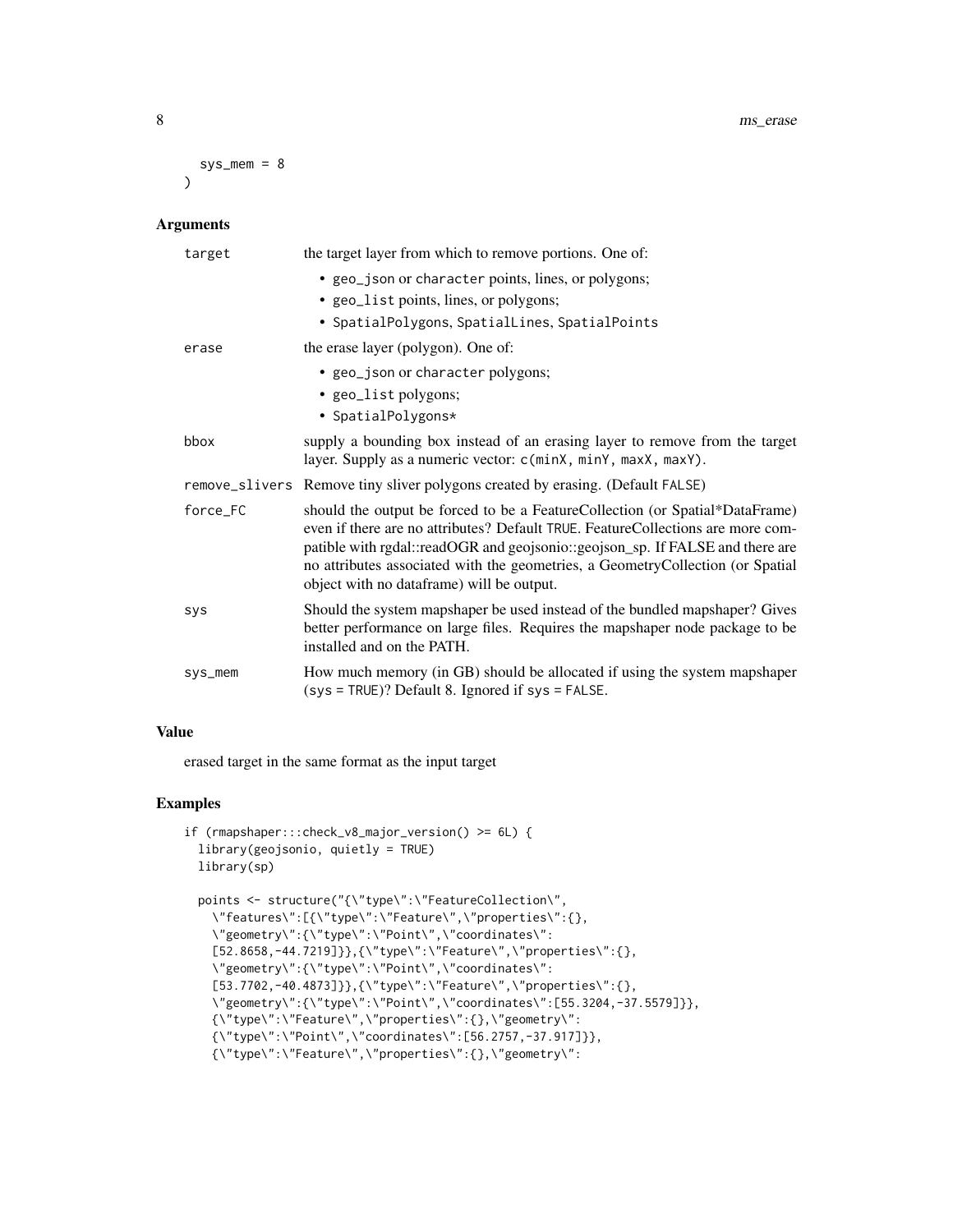```
{\"type\":\"Point\",\"coordinates\":[56.184,-40.6443]}},
  {\"type\":\"Feature\",\"properties\":{},\"geometry\":
  {\"type\":\"Point\",\"coordinates\":[61.0835,-40.7529]}},
  {\"type\":\"Feature\",\"properties\":{},\"geometry\":
  {\"type\":\"Point\",\"coordinates\":[58.0202,-43.634]}}]}",
  class = c("json", "geo_json"))
points <- geojson_sp(points)
plot(points)
erase_poly <- structure('{
"type": "Feature",
"properties": {},
"geometry": {
"type": "Polygon",
"coordinates": [
\Gamma[51, -40],
[55, -40],
[55, -45],
[51, -45],
[51, -40]
]
]
}
}', class = c("json", "geo_json"))
erase_poly <- geojson_sp(erase_poly)
out <- ms_erase(points, erase_poly)
plot(out, add = TRUE)
```
<span id="page-8-1"></span>ms\_explode *Convert multipart lines or polygons to singlepart*

#### Description

}

For objects of class Spatial (e.g., SpatialPolygonsDataFrame), you may find it faster to use sp::disaggregate.

#### Usage

ms\_explode(input, force\_FC = TRUE, sys = FALSE, sys\_mem = 8)

#### **Arguments**

input One of:

- geo\_json or character multipart lines, or polygons;
- geo\_list multipart lines, or polygons;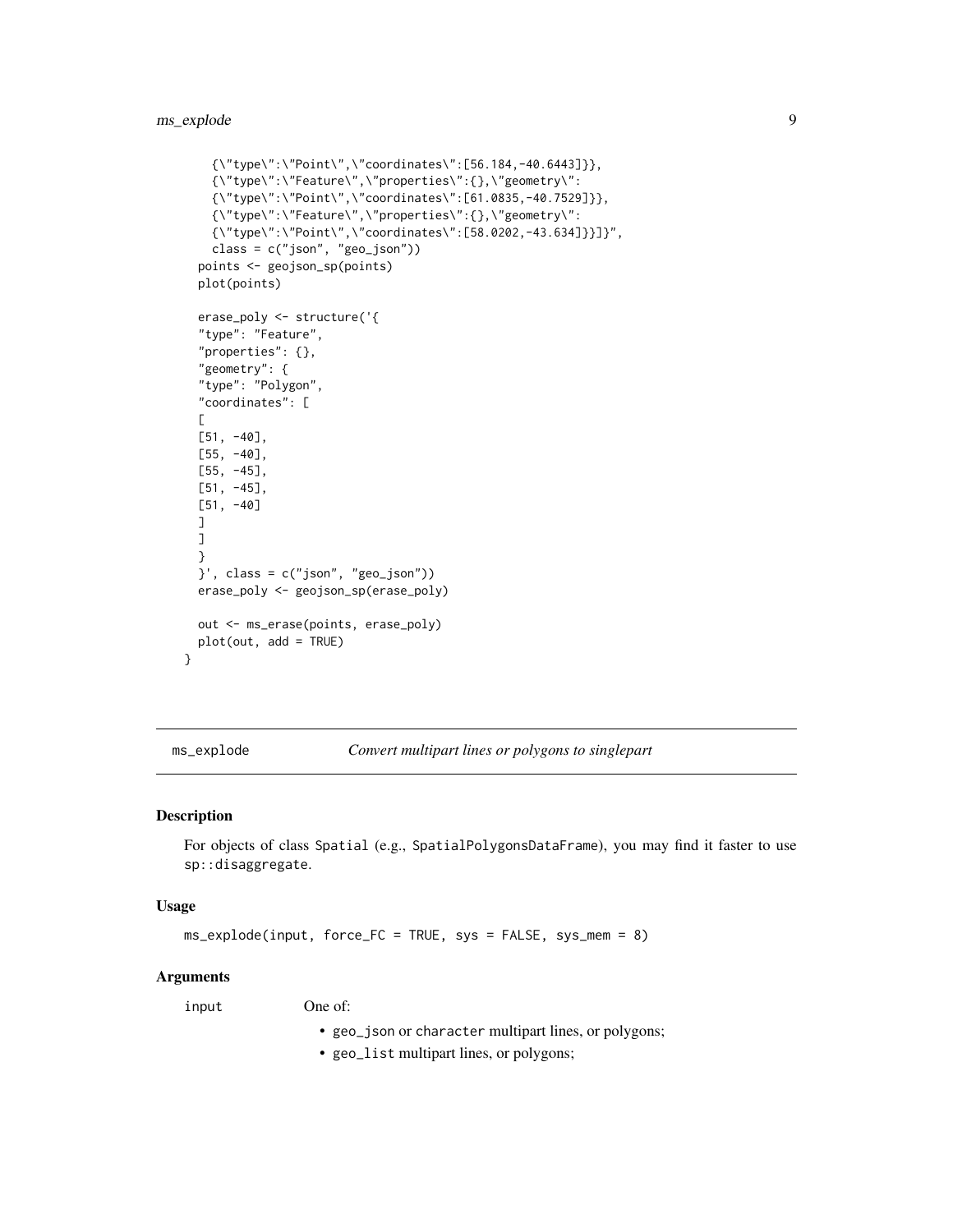|            | • multipart SpatialPolygons, SpatialLines;<br>• sf or sf c multipart lines, or polygons object                                                                                                                                                                                                                                                                                    |
|------------|-----------------------------------------------------------------------------------------------------------------------------------------------------------------------------------------------------------------------------------------------------------------------------------------------------------------------------------------------------------------------------------|
| force_FC   | should the output be forced to be a Feature Collection (or Spatial*DataFrame)<br>even if there are no attributes? Default TRUE. Feature Collections are more com-<br>patible with rgdal::readOGR and geojsonio::geojson_sp. If FALSE and there are<br>no attributes associated with the geometries, a GeometryCollection (or Spatial<br>object with no dataframe) will be output. |
| <b>SYS</b> | Should the system mapshaper be used instead of the bundled mapshaper? Gives<br>better performance on large files. Requires the mapshaper node package to be<br>installed and on the PATH.                                                                                                                                                                                         |
| sys_mem    | How much memory (in GB) should be allocated if using the system mapshaper<br>(sys = TRUE)? Default 8. Ignored if sys = FALSE.                                                                                                                                                                                                                                                     |

#### Details

There is currently no method for SpatialMultiPoints

#### Value

same class as input

```
library(geojsonio)
library(sp)
poly <- structure("{\"type\":\"FeatureCollection\",\"crs\":
          {\"type\":\"name\",\"properties\":{\"name\":
          \"urn:ogc:def:crs:OGC:1.3:CRS84\"}},\"features\":
          [\n{\"type\":\"Feature\",\"geometry\":{\"type\":
          \"MultiPolygon\",\"coordinates\":[[[[102,2],[102,3],
          [103,3],[103,2],[102,2]]],[[[100,0],[100,1],[101,1],
          [101,0],[100,0]]]]},\"properties\":{\"rmapshaperid\":0}}\n]}",
         class = c("json", "geo_json"))
poly <- geojson_sp(poly)
plot(poly)
length(poly)
poly@data
# Explode the polygon
out <- ms_explode(poly)
plot(out)
length(out)
out@data
```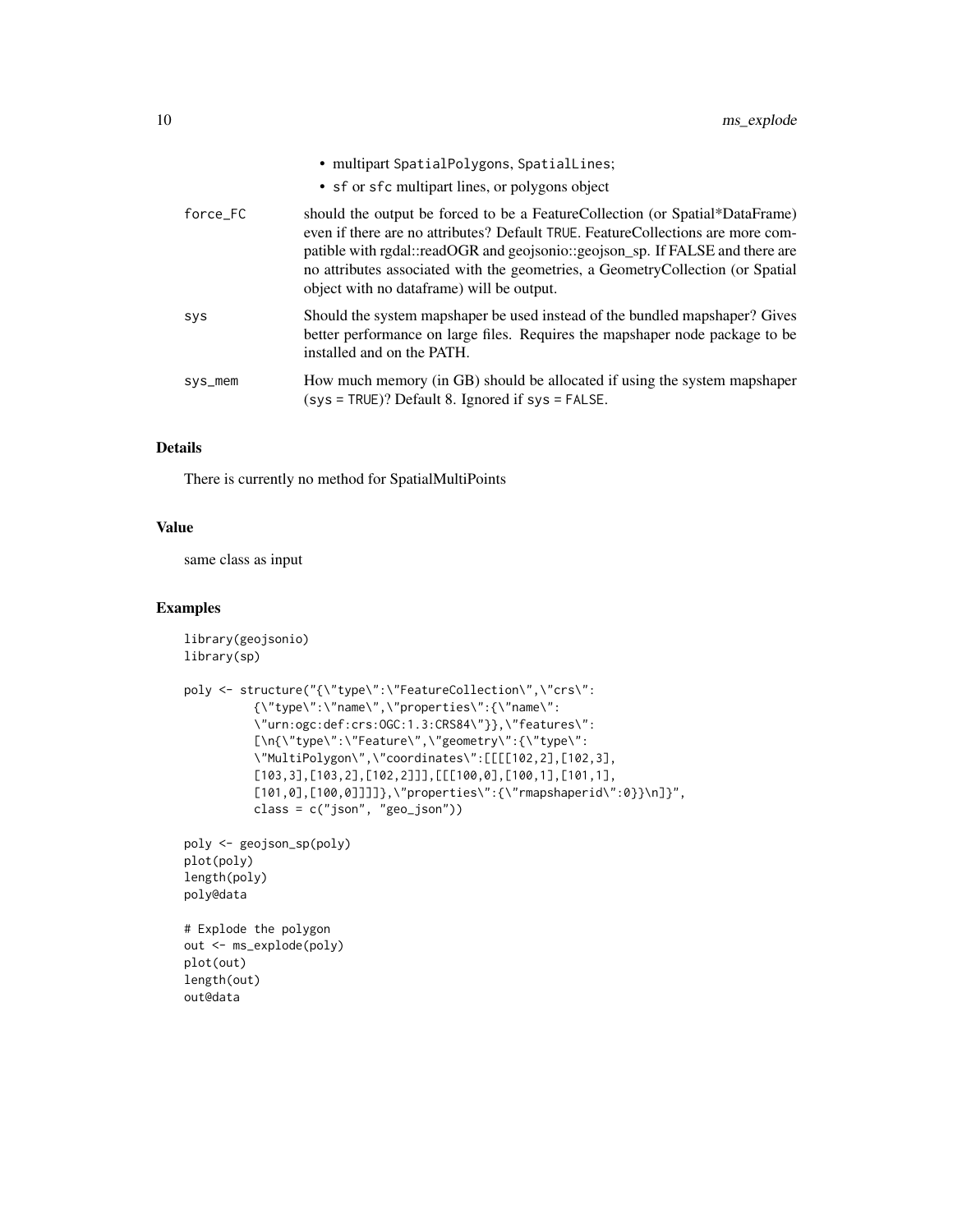<span id="page-10-1"></span><span id="page-10-0"></span>ms\_filter\_fields *Delete fields in the attribute table*

#### Description

Removes all fields except those listed in the fields parameter

#### Usage

```
ms_filter_fields(input, fields, sys = FALSE, sys_mem = 8)
```
#### Arguments

| input      | spatial object to filter fields on. One of:                                                                                                                                               |
|------------|-------------------------------------------------------------------------------------------------------------------------------------------------------------------------------------------|
|            | • geo_json or character points, lines, or polygons;<br>• geo_list points, lines, or polygons;<br>• SpatialPolygonsDataFrame, SpatialLinesDataFrame, SpatialPointsDataFrame;               |
|            | • sf object                                                                                                                                                                               |
| fields     | character vector of fields to retain.                                                                                                                                                     |
| <b>SYS</b> | Should the system mapshaper be used instead of the bundled mapshaper? Gives<br>better performance on large files. Requires the mapshaper node package to be<br>installed and on the PATH. |
| sys_mem    | How much memory (in GB) should be allocated if using the system mapshaper<br>$(sys = TRUE)$ ? Default 8. Ignored if sys = FALSE.                                                          |

#### Value

object with only specified attributes retained, in the same class as the input

```
library(geojsonio)
library(sp)
poly <- structure("{\"type\":\"FeatureCollection\",
                   \"features\":[{\"type\":\"Feature\",
                   \verb|v"properties\":\{\verb|v"a\r": 1, \verb|v"b\r":2, \verb|v"c\r": 3\},\"geometry\":{\"type\":\"Polygon\",
                   \"coordinates\":[[[102,2],[102,4],[104,4],[104,2],[102,2]]]}}]}",
                   class = c("json", "geo_json"))
poly <- geojson_sp(poly)
poly@data
# Filter (keep) fields a and b, drop c
out <- ms_filter_fields(poly, c("a", "b"))
out@data
```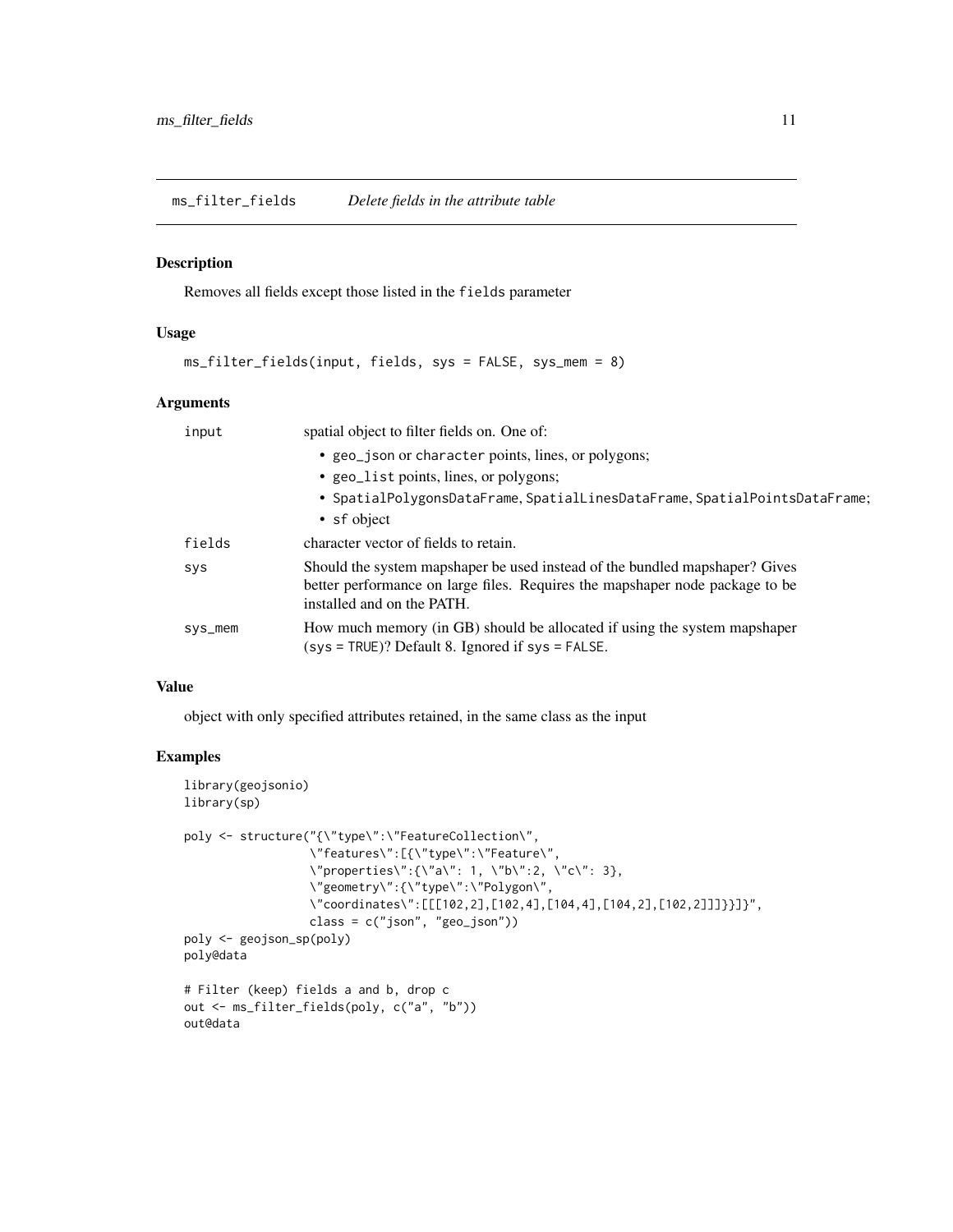<span id="page-11-1"></span><span id="page-11-0"></span>

#### Description

Remove small detached polygons, keeping those with a minimum area and/or a minimum number of vertices. Optionally remove null geometries.

#### Usage

```
ms_filter_islands(
  input,
  min_area = NULL,
  min_vertices = NULL,
  drop_null_geometries = TRUE,
  force_FC = TRUE,
  sys = FALSE,sys_mean = 8\mathcal{L}
```
#### Arguments

| input                | spatial object to filter. One of:                                                                                                                                                                                                                                                                                                                                                 |
|----------------------|-----------------------------------------------------------------------------------------------------------------------------------------------------------------------------------------------------------------------------------------------------------------------------------------------------------------------------------------------------------------------------------|
|                      | • geo_json or character polygons;<br>• geo_list polygons;<br>• SpatialPolygons*;<br>• sf or sfc polygons object                                                                                                                                                                                                                                                                   |
| min_area             | minimum area of polygons to retain. Area is calculated using planar geometry,<br>except for the area of unprojected polygons, which is calculated using spherical<br>geometry in units of square meters.                                                                                                                                                                          |
| min_vertices         | minimum number of vertices in polygons to retain.                                                                                                                                                                                                                                                                                                                                 |
| drop_null_geometries |                                                                                                                                                                                                                                                                                                                                                                                   |
|                      | should features with empty geometries be dropped? Default TRUE. Ignored for<br>SpatialPolyons*, as it is always TRUE.                                                                                                                                                                                                                                                             |
| force_FC             | should the output be forced to be a Feature Collection (or Spatial*DataFrame)<br>even if there are no attributes? Default TRUE. Feature Collections are more com-<br>patible with rgdal::readOGR and geojsonio::geojson_sp. If FALSE and there are<br>no attributes associated with the geometries, a GeometryCollection (or Spatial<br>object with no dataframe) will be output. |
| sys                  | Should the system mapshaper be used instead of the bundled mapshaper? Gives<br>better performance on large files. Requires the mapshaper node package to be<br>installed and on the PATH.                                                                                                                                                                                         |
| sys_mem              | How much memory (in GB) should be allocated if using the system mapshaper<br>(sys = TRUE)? Default 8. Ignored if sys = FALSE.                                                                                                                                                                                                                                                     |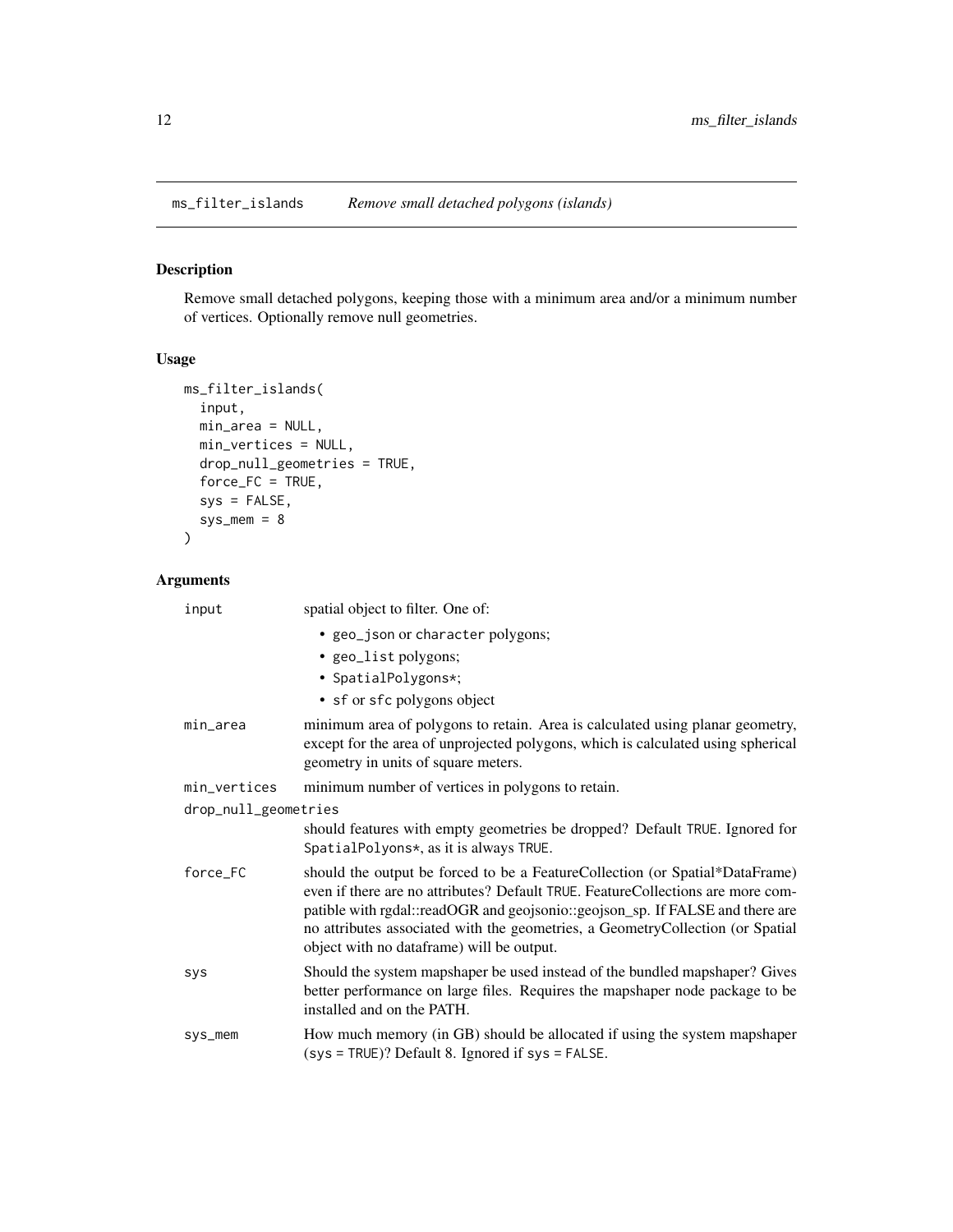#### <span id="page-12-0"></span>ms\_innerlines 13

#### Value

object with only specified features retained, in the same class as the input

#### Examples

```
library(geojsonio)
library(sp)
poly <- structure("{\"type\":\"FeatureCollection\",
           \"features\":[{\"type\":\"Feature\",\"properties\":{},
           \"geometry\":{\"type\":\"Polygon\",
           \"coordinates\":[[[102,2],[102,4],[104,4],[104,2],[102,2]]]}},
           {\"type\":\"Feature\",\"properties\":{},
           \"geometry\":{\"type\":\"Polygon\",
           \"coordinates\":[[[100,2],[98,4],[101.5,4],[100,2]]]}},
           {\"type\":\"Feature\",\"properties\":{},
           \"geometry\":{\"type\":\"Polygon\",
           \"coordinates\":[[[100,0],[100,1],[101,1],[101,0],[100,0]]]}}]}",
           class = c("json", "geo_json"))
poly <- geojson_sp(poly)
plot(poly)
out <- ms_filter_islands(poly, min_area = 12391399903)
plot(out)
```
<span id="page-12-1"></span>

| ms innerlines | Create a line layer consisting of shared boundaries with no attribute |
|---------------|-----------------------------------------------------------------------|
|               | data                                                                  |

#### Description

Create a line layer consisting of shared boundaries with no attribute data

#### Usage

```
ms_innerlines(input, force_FC = TRUE, sys = FALSE, sys_mem = 8)
```
#### Arguments

input input polygons object to convert to inner lines. One of:

- geo\_json or character polygons;
- geo\_list polygons;
- SpatialPolygons\*;
- sf or sfc polygons object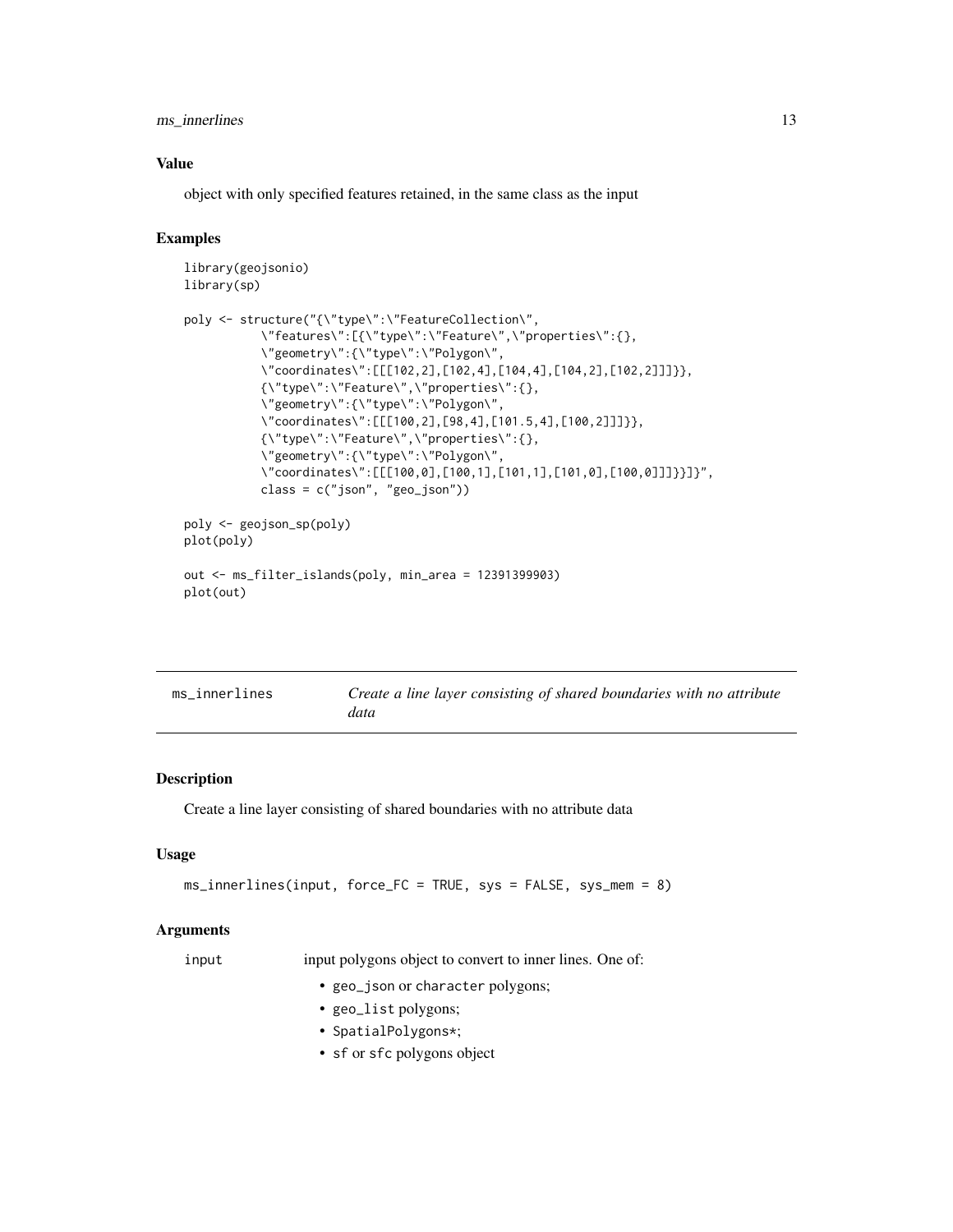| force FC | should the output be forced to be a Feature Collection (or Spatial*DataFrame)<br>even if there are no attributes? Default TRUE. Feature Collections are more com-<br>patible with rgdal::readOGR and geojsonio::geojson_sp. If FALSE and there are<br>no attributes associated with the geometries, a GeometryCollection (or Spatial<br>object with no dataframe) will be output. |
|----------|-----------------------------------------------------------------------------------------------------------------------------------------------------------------------------------------------------------------------------------------------------------------------------------------------------------------------------------------------------------------------------------|
| SVS      | Should the system mapshaper be used instead of the bundled mapshaper? Gives<br>better performance on large files. Requires the mapshaper node package to be<br>installed and on the PATH.                                                                                                                                                                                         |
| sys_mem  | How much memory (in GB) should be allocated if using the system mapshaper<br>$(sys = TRUE)$ ? Default 8. Ignored if sys = FALSE.                                                                                                                                                                                                                                                  |

#### Value

lines in the same class as the input layer, but without attributes

```
library(geojsonio)
library(sp)
poly <- structure('{"type":"FeatureCollection",
            "features":[
              {"type":"Feature",
                "properties":{"foo": "a"},
                "geometry":{"type":"Polygon","coordinates":[[
                  [102,2],[102,3],[103,3],[103,2],[102,2]
                  ]]}}
              ,{"type":"Feature",
                "properties":{"foo": "a"},
                "geometry":{"type":"Polygon","coordinates":[[
                  [103,3],[104,3],[104,2],[103,2],[103,3]
                  ]]}},
              {"type":"Feature",
                "properties":{"foo": "b"},
                "geometry":{"type":"Polygon","coordinates":[[
                  [102,1],[102,2],[103,2],[103,1],[102,1]
                  ]]}},
              {"type":"Feature",
                "properties":{"foo": "b"},
                "geometry":{"type":"Polygon","coordinates":[[
                  [103,1],[103,2],[104,2],[104,1],[103,1]
                  ]]}}]}', class = c("json", "geo_json"))
poly <- geojson_sp(poly)
plot(poly)
out <- ms_innerlines(poly)
plot(out)
```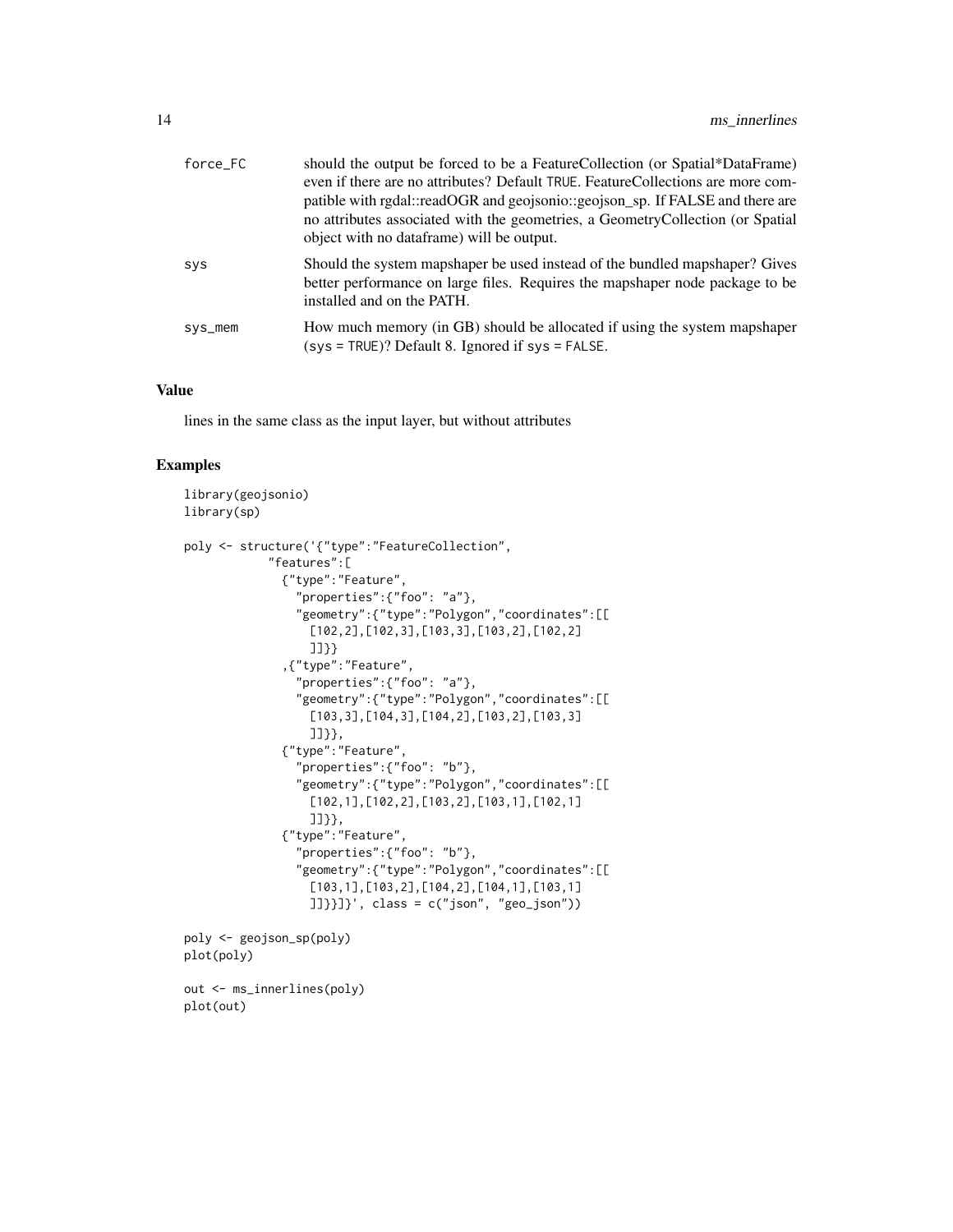<span id="page-14-1"></span><span id="page-14-0"></span>

#### Description

Convert polygons to topological boundaries (lines)

#### Usage

```
ms_lines(input, fields = NULL, force_FC = TRUE, sys = FALSE, sys_mem = 8)
```
#### Arguments

| input    | input polygons object to convert to inner lines. One of:                                                                                                                                                                                                                                                                                                                                      |
|----------|-----------------------------------------------------------------------------------------------------------------------------------------------------------------------------------------------------------------------------------------------------------------------------------------------------------------------------------------------------------------------------------------------|
|          | • geo_json or character polygons;                                                                                                                                                                                                                                                                                                                                                             |
|          | • geo_list polygons;                                                                                                                                                                                                                                                                                                                                                                          |
|          | • SpatialPolygons*;                                                                                                                                                                                                                                                                                                                                                                           |
|          | • sf or sfc polygons object                                                                                                                                                                                                                                                                                                                                                                   |
| fields   | character vector of field names. If left as NULL (default), external (unshared)<br>boundaries are attributed as TYPE 0 and internal (shared) boundaries are TYPE<br>1. Giving a field name adds an intermediate level of hierarchy at TYPE 1, with<br>the lowest-level internal boundaries set to TYPE 2. Supplying a character vector<br>of field names adds additional levels of hierarchy. |
| force_FC | should the output be forced to be a Feature Collection (or Spatial*DataFrame)<br>even if there are no attributes? Default TRUE. Feature Collections are more com-<br>patible with rgdal::readOGR and geojsonio::geojson_sp. If FALSE and there are<br>no attributes associated with the geometries, a GeometryCollection (or Spatial<br>object with no dataframe) will be output.             |
| sys      | Should the system mapshaper be used instead of the bundled mapshaper? Gives<br>better performance on large files. Requires the mapshaper node package to be<br>installed and on the PATH.                                                                                                                                                                                                     |
| sys_mem  | How much memory (in GB) should be allocated if using the system mapshaper<br>$(sys = TRUE)$ ? Default 8. Ignored if sys = FALSE.                                                                                                                                                                                                                                                              |

#### Value

topological boundaries as lines, in the same class as the input

```
library(geojsonio)
library(sp)
poly <- structure('{"type":"FeatureCollection",
             "features":[
```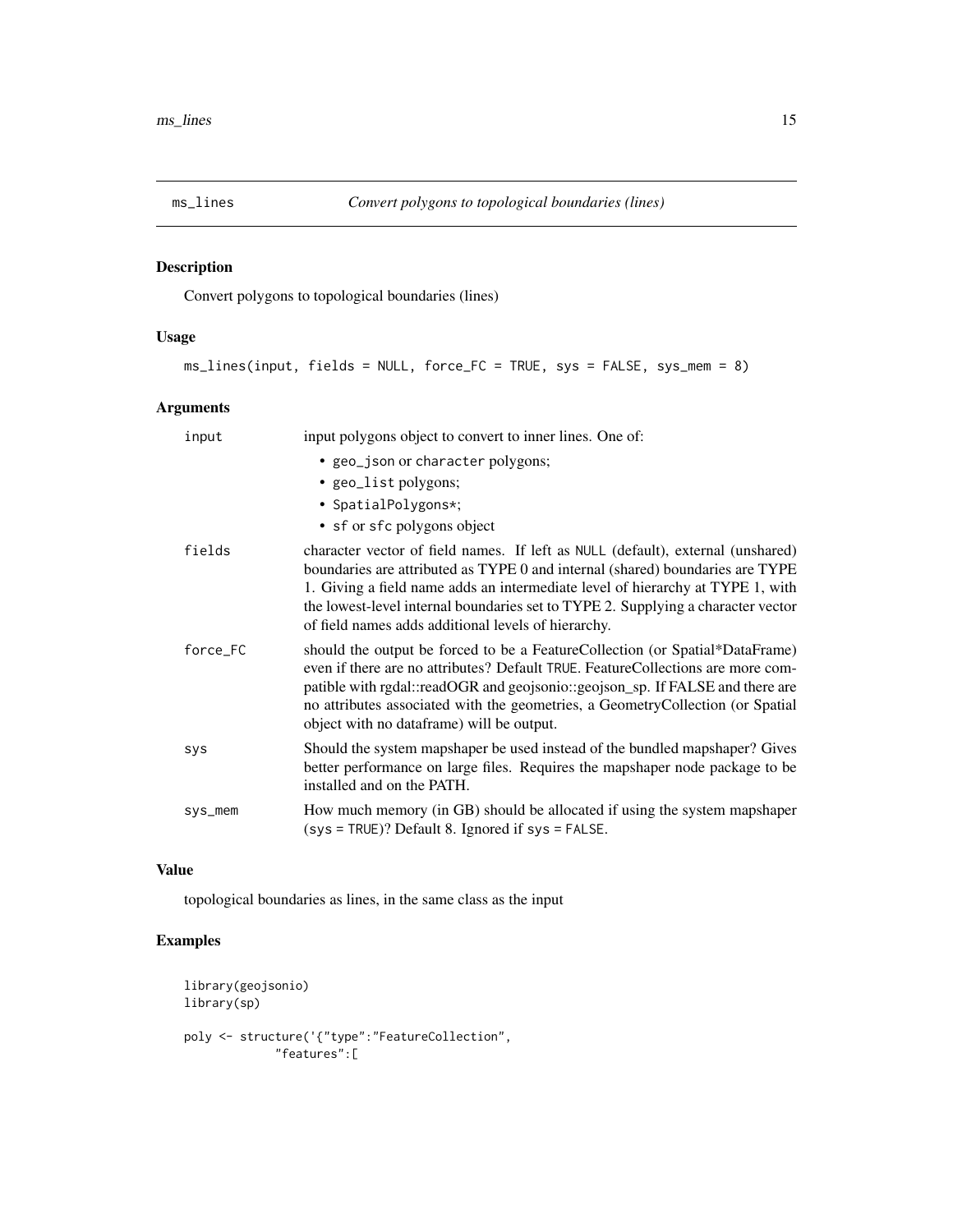```
{"type":"Feature",
             "properties":{"foo": "a"},
             "geometry":{"type":"Polygon","coordinates":[[
             [102,2],[102,3],[103,3],[103,2],[102,2]
             ]]}}
             ,{"type":"Feature",
             "properties":{"foo": "a"},
             "geometry":{"type":"Polygon","coordinates":[[
             [103,3],[104,3],[104,2],[103,2],[103,3]
             ]]}},
             {"type":"Feature",
             "properties":{"foo": "b"},
             "geometry":{"type":"Polygon","coordinates":[[
             [102.5,1],[102.5,2],[103.5,2],[103.5,1],[102.5,1]
             ]]}}]}', class = c("json", "geo_json"))
poly <- geojson_sp(poly)
summary(poly)
plot(poly)
out <- ms_lines(poly)
summary(out)
plot(out)
```
<span id="page-15-1"></span>

ms\_points *Create points from a polygon layer*

#### Description

Can be generated from the polygons by specifying location to be "centroid" or "inner", OR by specifying fields in the attributes of the layer containing x and y coordinates.

#### Usage

```
ms_points(
  input,
  location = NULL,
  x = NULL,y = NULL,force\_FC = TRUE,sys = FALSE,sys_mean = 8\mathcal{L}
```
#### Arguments

input input polygons object to convert to points. One of:

• geo\_json or character polygons;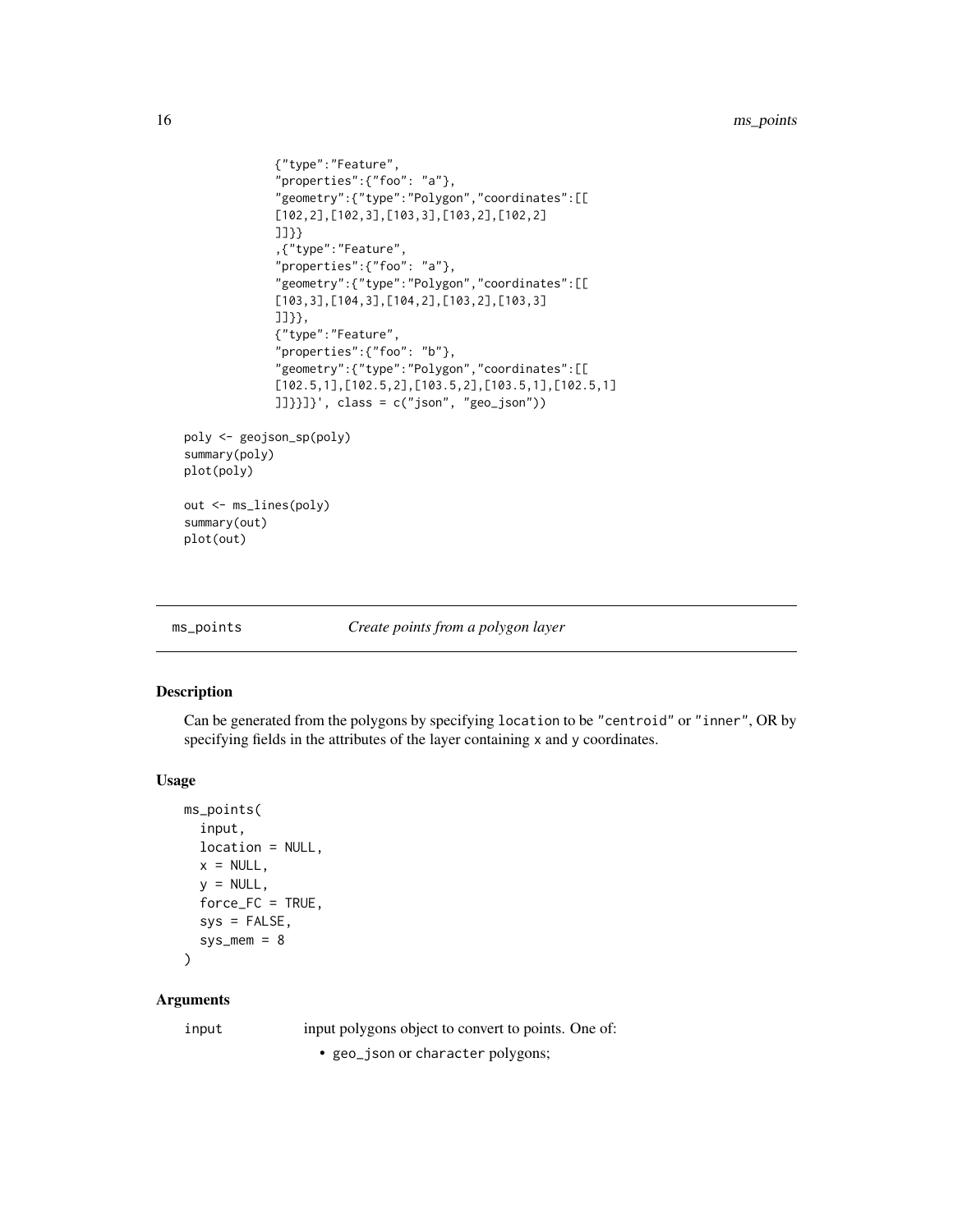|            | • geo_list polygons;<br>• SpatialPolygons*;                                                                                                                                                                                                                                                                                                                                      |
|------------|----------------------------------------------------------------------------------------------------------------------------------------------------------------------------------------------------------------------------------------------------------------------------------------------------------------------------------------------------------------------------------|
|            | • sf or sfc polygons object                                                                                                                                                                                                                                                                                                                                                      |
| location   | either "centroid" or "inner". If "centroid", creates points at the centroid of<br>the largest ring of each polygon feature. if "inner", creates points in the interior<br>of the largest ring of each polygon feature. Inner points are located away from<br>polygon boundaries. Must be NULL if x and y are specified. If left as NULL<br>(default), will use centroids.        |
| X          | name of field containing x coordinate values. Must be NULL if location is<br>specified.                                                                                                                                                                                                                                                                                          |
| у          | name of field containing y coordinate values. Must be NULL if location is<br>specified.                                                                                                                                                                                                                                                                                          |
| force_FC   | should the output be forced to be a FeatureCollection (or Spatial*DataFrame)<br>even if there are no attributes? Default TRUE. Feature Collections are more com-<br>patible with rgdal::readOGR and geojsonio::geojson_sp. If FALSE and there are<br>no attributes associated with the geometries, a GeometryCollection (or Spatial<br>object with no dataframe) will be output. |
| <b>SYS</b> | Should the system mapshaper be used instead of the bundled mapshaper? Gives<br>better performance on large files. Requires the mapshaper node package to be<br>installed and on the PATH.                                                                                                                                                                                        |
| sys_mem    | How much memory (in GB) should be allocated if using the system mapshaper<br>$(sys = TRUE)$ ? Default 8. Ignored if $sys = FALSE$ .                                                                                                                                                                                                                                              |

#### Value

points in the same class as the input.

```
library(geojsonio)
library(sp)
poly <- structure("{\"type\":\"FeatureCollection\",
            \"features\":[{\"type\":\"Feature\",\"properties\":
            {\{\x^{n}x\_pos\}' : 1, \ \y\_pos\}' : 2},\"geometry\":{\"type\":\"Polygon\",
            \"coordinates\":[[[102,2],[102,4],[104,4],[104,2],[102,2]]]}},
            {\{\Upsilon^*type\Upsilon:\Upsilon^*Feature\Upsilon, \Upsilon^*properties\Upsilon:}{\Upsilon^*x\_pos\Upsilon: 3, \Upsilon^*y\_pos\Upsilon: 4},\"geometry\":{\"type\":\"Polygon\",
            \"coordinates\":[[[100,2],[98,4],[101.5,4],[100,2]]]}},
            {\\Psi":\"Feature\",\"properties\":{\Psi}'x_pos\": 5, \"y_pos\": 6},
            \"geometry\":{\"type\":\"Polygon\",
            \"coordinates\":[[[100,0],[100,1],[101,1],[101,0],[100,0]]]}}]}",
            class = c("json", "geo_json"))
poly <- geojson_sp(poly)
summary(poly)
plot(poly)
```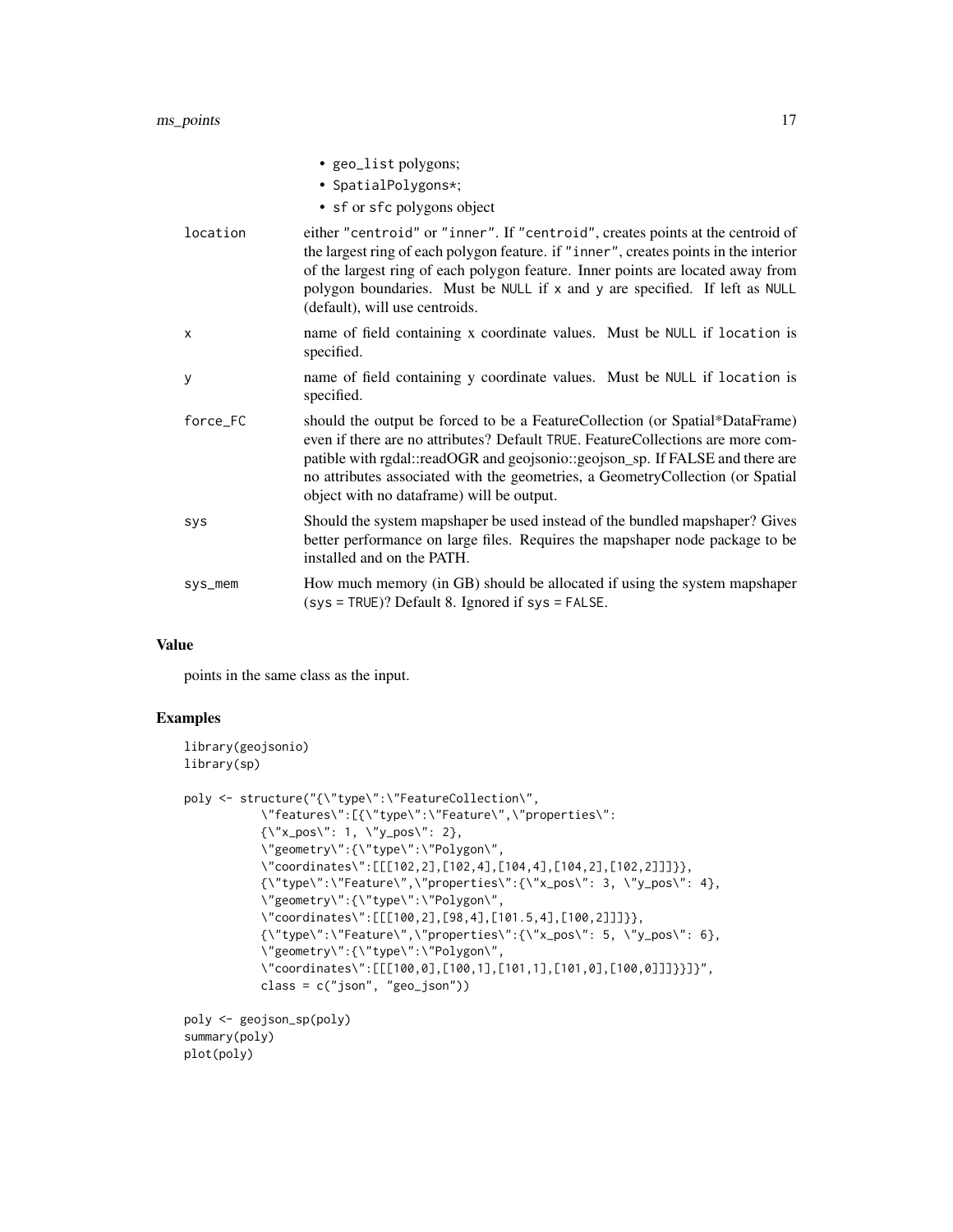```
# Convert to points using centroids
out <- ms_points(poly, location = "centroid")
summary(out)
plot(out)
# Can also specify locations using attributes in the data
out \leq ms_points(poly, x = "x_pos", y = "y_pos")summary(out)
plot(out)
```
<span id="page-17-1"></span>ms\_simplify *Topologically-aware geometry simplification.*

#### Description

Uses [mapshaper](https://github.com/mbloch/mapshaper) to simplify polygons.

#### Usage

```
ms_simplify(
  input,
 keep = 0.05,method = NULL,weighting = 0.7,
  keep_shapes = FALSE,
 no_repair = FALSE,
  snap = TRUE,explode = FALSE,
  force\_FC = TRUE,drop_null_geometries = TRUE,
  snap_interval = NULL,
  sys = FALSE,
  sys_mean = 8\lambda
```
#### Arguments

| input | spatial object to simplify. One of:                       |
|-------|-----------------------------------------------------------|
|       | • geo_json or character polygons or lines;                |
|       | • geo_list polygons or lines;                             |
|       | • SpatialPolygons* or SpatialLines*;                      |
|       | • sf or sfc polygons or lines object                      |
| keep  | proportion of points to retain $(0-1)$ ; default $(0.05)$ |
|       |                                                           |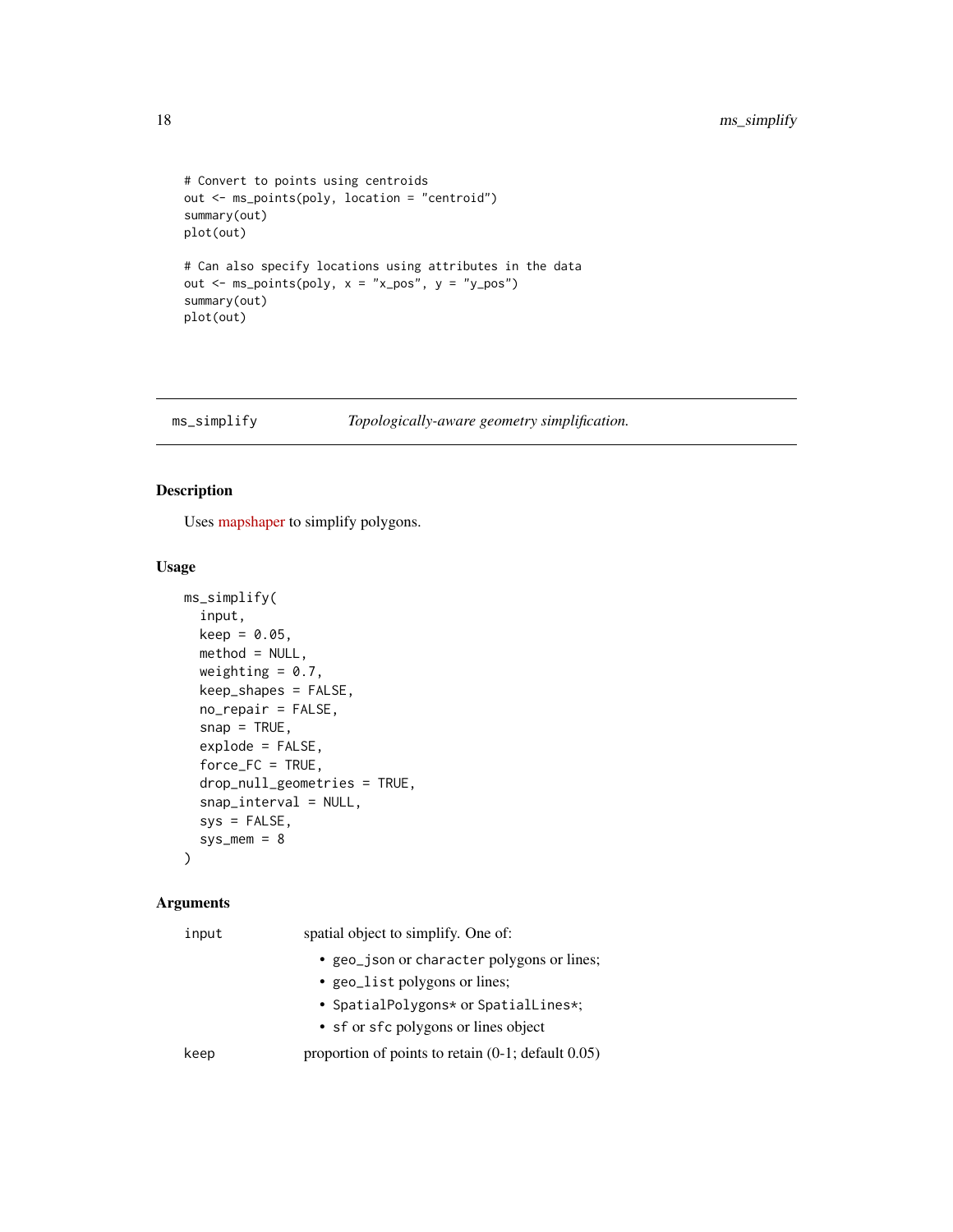| method               | simplification method to use: "vis" for Visvalingam algorithm, or "dp" for<br>Douglas-Peuker algorithm. If left as NULL (default), uses Visvalingam simplifi-<br>cation but modifies the area metric by underweighting the effective area of points<br>at the vertex of more acute angles, resulting in a smoother appearance. See this<br>https://github.com/mbloch/mapshaper/wiki/Simplification-Tipslink for<br>more information. |  |  |  |
|----------------------|--------------------------------------------------------------------------------------------------------------------------------------------------------------------------------------------------------------------------------------------------------------------------------------------------------------------------------------------------------------------------------------------------------------------------------------|--|--|--|
| weighting            | Coefficient for weighting Visvalingam simplification (default is 0.7). Higher<br>values produce smoother output. weighting=0 is equivalent to unweighted Vis-<br>valingam simplification.                                                                                                                                                                                                                                            |  |  |  |
| keep_shapes          | Prevent small polygon features from disappearing at high simplification (default<br>FALSE)                                                                                                                                                                                                                                                                                                                                           |  |  |  |
| no_repair            | disable intersection repair after simplification (default FALSE).                                                                                                                                                                                                                                                                                                                                                                    |  |  |  |
| snap                 | Snap together vertices within a small distance threshold to fix small coordinate<br>misalignment in adjacent polygons. Default TRUE.                                                                                                                                                                                                                                                                                                 |  |  |  |
| explode              | Should multipart polygons be converted to singlepart polygons? This prevents<br>small shapes from disappearing during simplification if keep_shapes = TRUE.<br>Default FALSE                                                                                                                                                                                                                                                         |  |  |  |
| force_FC             | should the output be forced to be a FeatureCollection (or Spatial*DataFrame)<br>even if there are no attributes? Default TRUE. FeatureCollections are more com-<br>patible with rgdal::readOGR and geojsonio::geojson_sp. If FALSE and there are<br>no attributes associated with the geometries, a GeometryCollection (or Spatial<br>object with no dataframe) will be output.                                                      |  |  |  |
| drop_null_geometries |                                                                                                                                                                                                                                                                                                                                                                                                                                      |  |  |  |
|                      | should Features with null geometries be dropped? Ignored for Spatial* ob-<br>jects, as it is always TRUE.                                                                                                                                                                                                                                                                                                                            |  |  |  |
| snap_interval        | Specify snapping distance in source units, must be a numeric. Default NULL                                                                                                                                                                                                                                                                                                                                                           |  |  |  |
| sys                  | Should the system mapshaper be used instead of the bundled mapshaper? Gives<br>better performance on large files. Requires the mapshaper node package to be<br>installed and on the PATH.                                                                                                                                                                                                                                            |  |  |  |
| sys_mem              | How much memory (in GB) should be allocated if using the system mapshaper<br>$(sys = TRUE)$ ? Default 8. Ignored if $sys = FALSE$ .                                                                                                                                                                                                                                                                                                  |  |  |  |

#### Value

a simplified representation of the geometry in the same class as the input

```
# With a simple geojson object
poly <- structure('{
"type": "Feature",
 "properties": {},
 "geometry": {
   "type": "Polygon",
   "coordinates": [[
     [-70.603637, -33.399918],
     [-70.614624, -33.395332],
```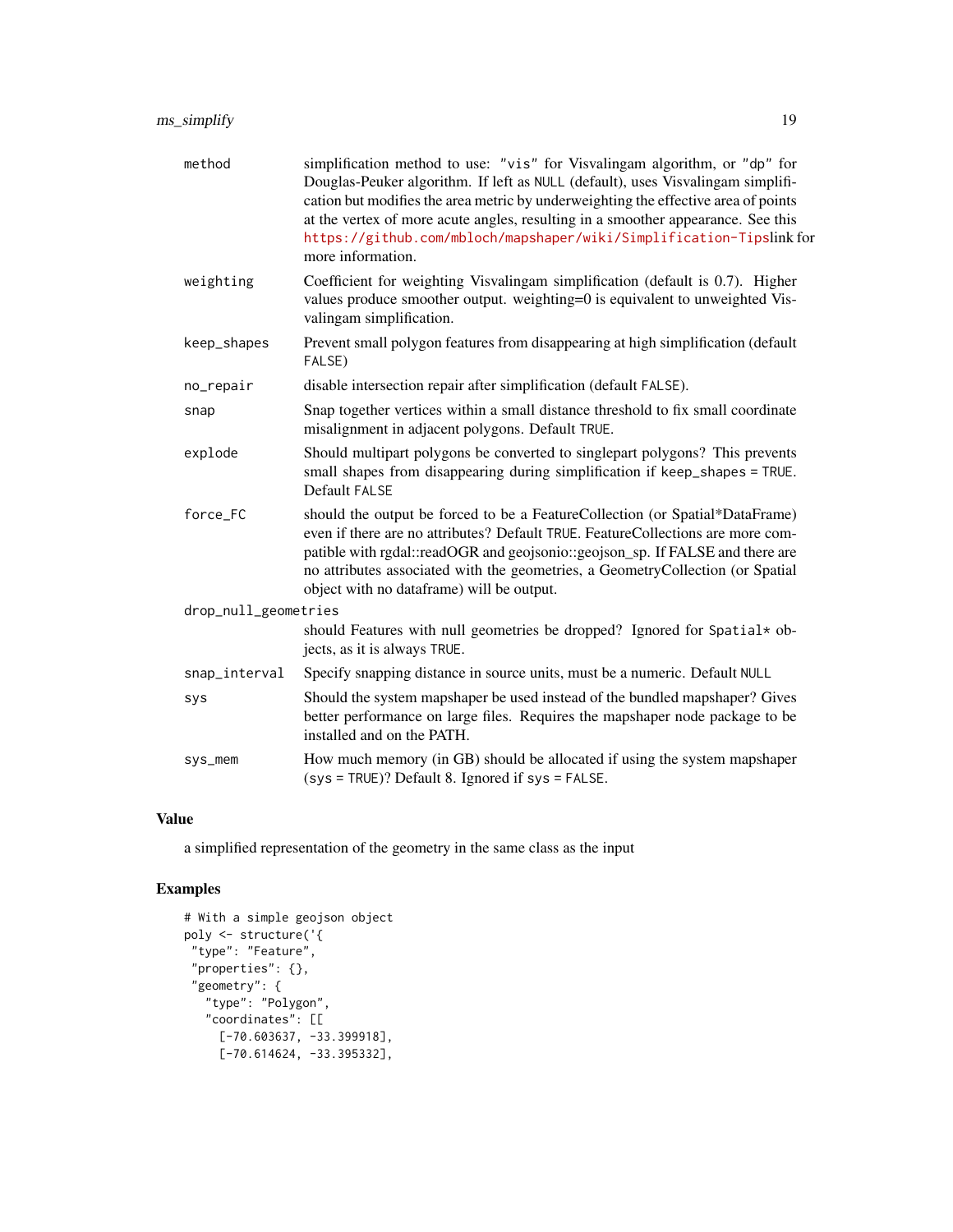```
[-70.639343, -33.392466],
     [-70.659942, -33.394759],
     [-70.683975, -33.404504],
     [-70.697021, -33.419406],
     [-70.701141, -33.434306],
     [-70.700454, -33.446339],
     [-70.694274, -33.458369],
     [-70.682601, -33.465816],
     [-70.668869, -33.472117],
     [-70.646209, -33.473835],
     [-70.624923, -33.472117],
     [-70.609817, -33.468107],
     [-70.595397, -33.458369],
     [-70.587158, -33.442901],
     [-70.587158, -33.426283],
     [-70.590591, -33.414248],
     [-70.594711, -33.406224],
     [-70.603637, -33.399918]
   ]]
 }
}', class = c("json", "geo_json"))
ms\_simply(poly, keep = 0.1)# With a SpatialPolygonsDataFrame:
poly_sp <- geojsonio::geojson_sp(poly)
ms_simplify(poly_sp, keep = 0.5)
```
rmapshaper *rmapshaper: Client for 'mapshaper' for 'Geospatial' Operations*

#### Description

Edit and simplify 'geojson', 'Spatial', and 'sf' objects. This is wrapper around the 'mapshaper' 'javascript' library by Matthew Bloch <https://github.com/mbloch/mapshaper/> to perform topologicallyaware polygon simplification, as well as other operations such as clipping, erasing, dissolving, and converting 'multi-part' to 'single-part' geometries. It relies on the 'geojsonio' package for working with 'geojson' objects, the 'sf' package for working with 'sf' objects, and the 'sp' and 'rgdal' packages for working with 'Spatial' objects.

#### rmapshaper functions

All functions

- [ms\\_simplify](#page-17-1) simplify polygons or lines
- [ms\\_clip](#page-3-1) clip an area out of a layer using a polygon layer or a bounding box. Works on polygons, lines, and points

<span id="page-19-0"></span>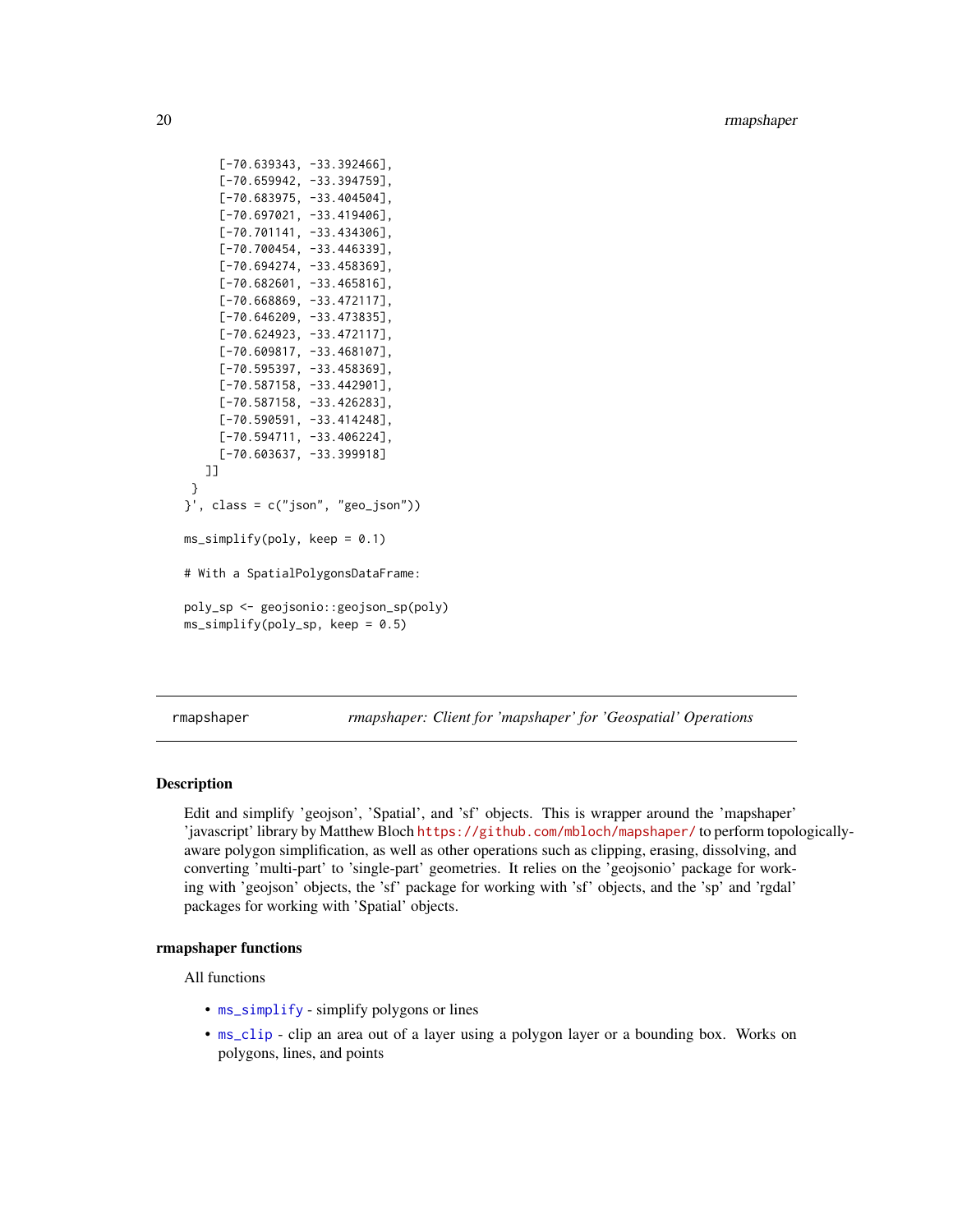#### <span id="page-20-0"></span>rmapshaper 21

- [ms\\_erase](#page-6-1) erase an area from a layer using a polygon layer or a bounding box. Works on polygons, lines, and points
- [ms\\_dissolve](#page-4-1) aggregate polygon features, optionally specifying a field to aggregate on. If no field is specified, will merge all polygons into one.
- [ms\\_explode](#page-8-1) convert multipart shapes to single part. Works with polygons, lines, and points in geojson format, but currently only with polygons and lines in the Spatial classes (not SpatialMultiPoints and SpatialMultiPointsDataFrame).
- $ms_$ lines convert polygons to topological boundaries (lines)
- [ms\\_innerlines](#page-12-1) convert polygons to shared inner boundaries (lines)
- [ms\\_points](#page-15-1) create points from a polygon layer
- [ms\\_filter\\_fields](#page-10-1) Remove fields from the attributes
- [ms\\_filter\\_islands](#page-11-1) Remove small detached polygons

#### Author(s)

Andy Teucher <andy.teucher@gmail.com>